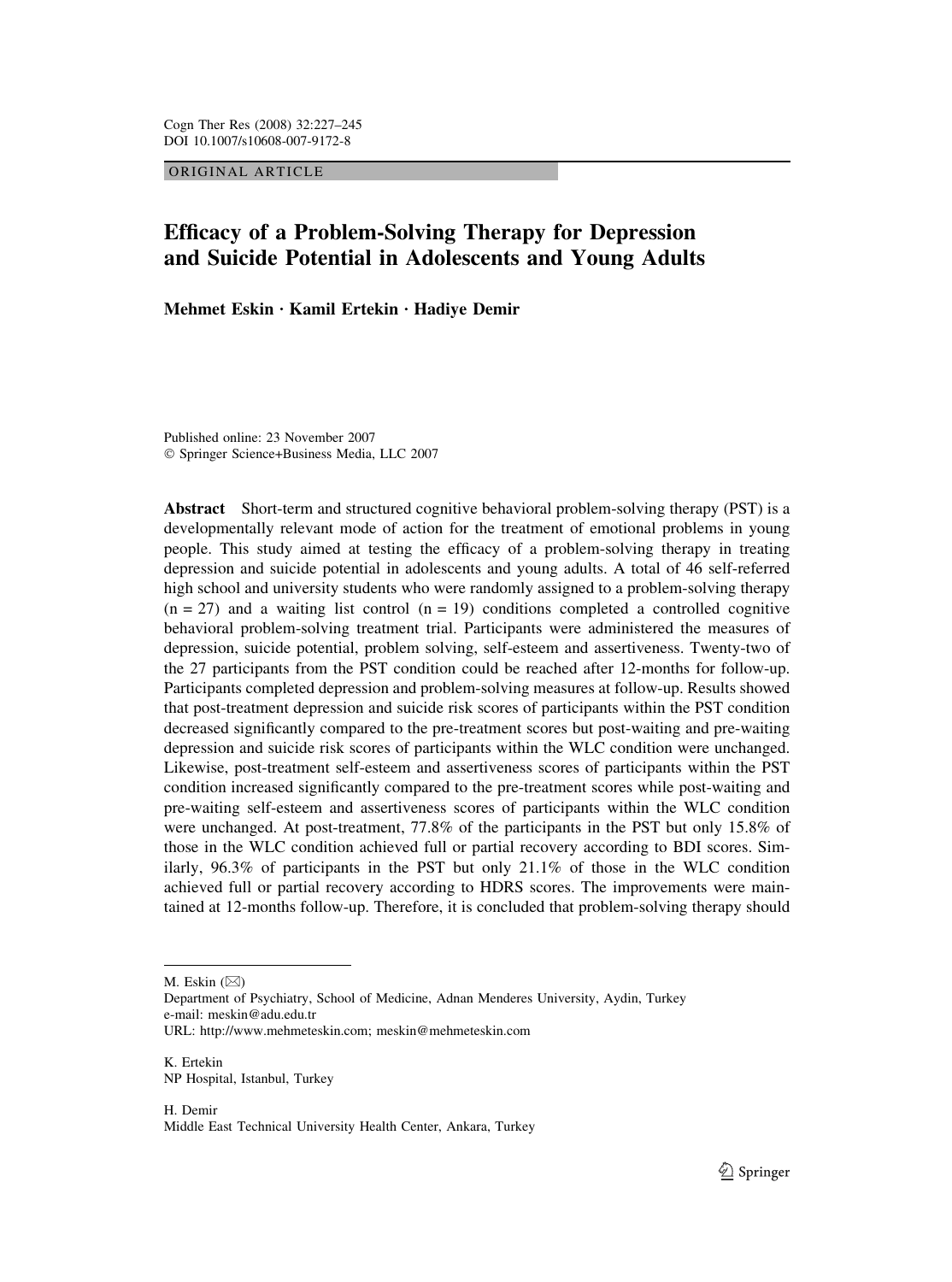be considered as a viable option for the treatment of depression and suicide potential in adolescents and young adults.

**Keywords** Efficacy Problem-solving therapy Adolescent Young adult  $\cdot$ Depression · Suicide · Follow-up

# Introduction

Adolescence is a developmental period characterized by rapid changes in physical, psychological and social functioning. Although many young people pass this developmental period problem free, the changes render some of the adolescents vulnerable to psychological problems. Studies indicate that, compared to childhood, the frequencies of mental health problems during adolescence increase (Kim [2003\)](#page-16-0). Compared to the past the data have shown an increase in emotional problems during adolescence (Collishaw et al. [2004\)](#page-15-0).

One of the most common mental health problems in young people is depression (Hamrin and Pachler [2005\)](#page-16-0). Although lifetime prevalence rates of depression are less than 3% for children, the rates of depression for adolescents rise to 14% (Lewinsohn et al. [1998](#page-17-0)). In a study with 966 adolescents, Schichor et al. ([1994\)](#page-17-0) reported that 22% of the sample felt themselves frequently depressed. Depression is associated with reduced psychosocial functioning. Untreated depression in young people is a serious risk factor for mental health problems (Steinhausen et al. [2006;](#page-17-0) Wilcox and Anthony [2004\)](#page-18-0) and obesity in adulthood (Franko et al. [2005](#page-16-0)). Depression is mostly comorbid with anxiety disorders (Ferdinand et al. [2005](#page-16-0)), and is a serious risk factor for suicidal behavior in young as well as in adults (Kish et al. [2005;](#page-16-0) Thompson et al. [2005](#page-18-0)).

Self-esteem and assertive social-skills are the two possibly protective factors against depression in young people. Adolescent psychiatric patients are in general characterized by low self-esteem compared to controls (Guillon et al. [2003\)](#page-16-0). In early adolescents, MacPhee and Andrews ([2006\)](#page-17-0) found low self-esteem to be the strongest predictor of depression. Following a group of adolescents over a 6 years period Pelkonen et al. [\(2003](#page-17-0)) found that baseline low selfesteem scores were predictive of depression. Likewise, adolescents with identifiable levels of psychopathology are characterized by low level of social skills such as inappropriate assertiveness (Landazabal [2006](#page-16-0)). Chan [\(1993](#page-15-0)) with Chinese university undergraduates found nonassertive responses to correlate with depression. Assertiveness in adolescence promotes the establishment of socially supportive interpersonal relationships. In a cross-cultural study involving Swedish and Turkish adolescents, Eskin [\(2003\)](#page-16-0) showed that more assertive adolescents in both groups reported having more friends and receiving more social support than their less assertive peers.

A related mental health problem in young people is suicide. Though rare during childhood, suicide is the leading cause of death in young people and hence constitutes a significant mental health concern (Brener et al. [2000](#page-15-0); Johnson et al. [2000](#page-16-0)). Not only suicidal deaths but also nonfatal suicidal behaviors are common in adolescents and young adults. Empirical evidence shows that lifetime prevalence of suicidal attempts is about 10% while the lifetime prevalence of suicidal thoughts is approximately 30% in youth (Evans et al. [2005\)](#page-16-0). In one study with 1,262 Turkish university students, Eskin et al. ([2005\)](#page-16-0) found that 42% of the sample reported suicidal ideation during the past 12 months or lifetime, and 7% reported that they attempted to kill themselves during their lifetime or in the past 12 months. Past suicidal thoughts and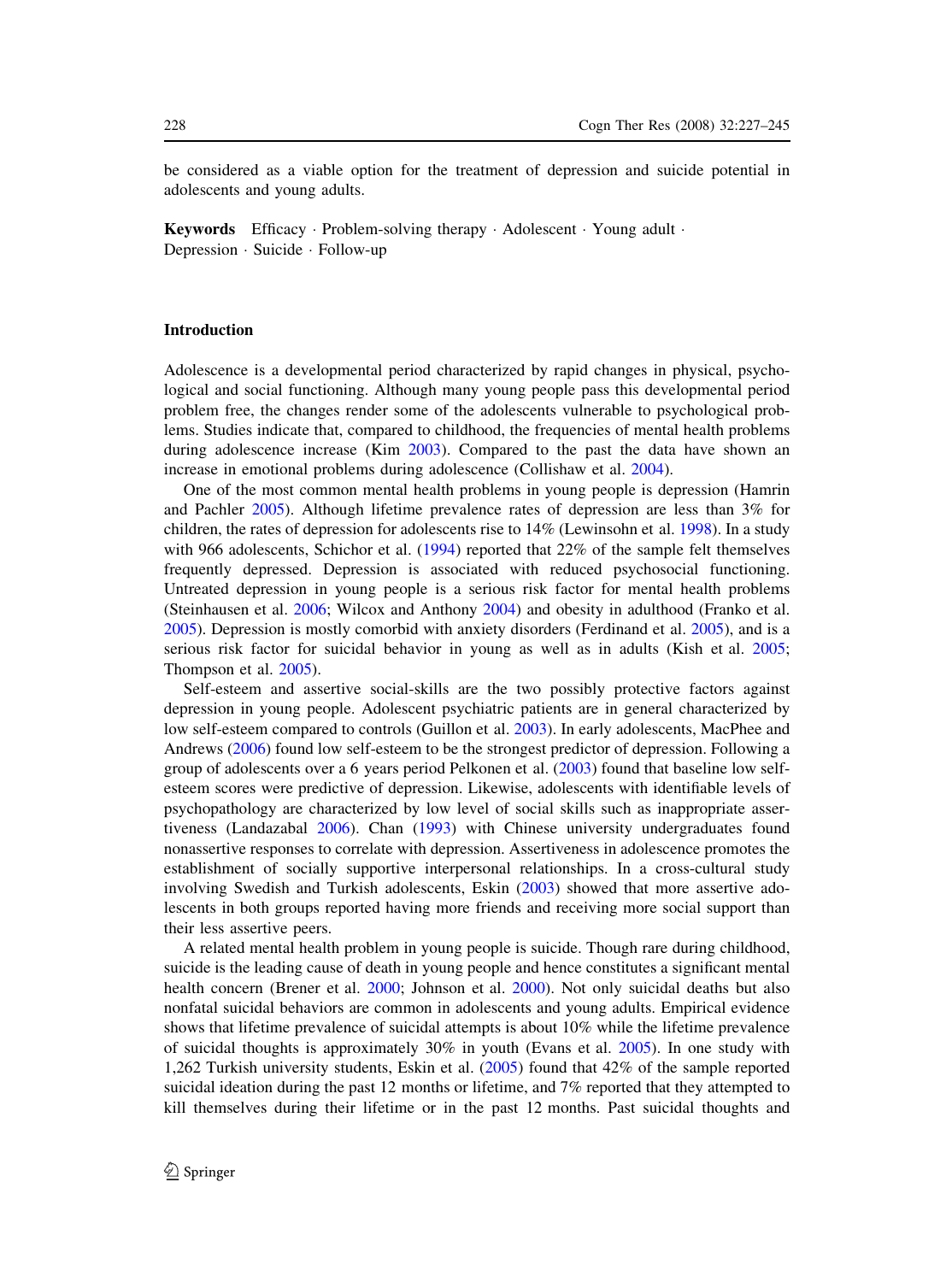attempts in young people are risk factors for future suicidality (Clark et al. [1989;](#page-15-0) Joiner et al. [2000](#page-16-0); Lewinsohn et al. [1994;](#page-17-0) Rudd et al. [1996](#page-17-0)).

As with depression, self-esteem and assertive social skills are the two possibly protective factors against suicidal behavior in young people. Gröholt et al. ([2000\)](#page-16-0), demonstrated that low self-worth was a predictor of adolescent suicide attempts. Further, the work of Wild et al. [\(2004](#page-18-0)) showed that low self-esteem in the family context was an independent predictor of adolescent suicide ideation and attempts. In a similar, fashion suicidal young people were characterized by inadequacies in assertive social skills. With a longitudinal research design Sourander et al. ([2001\)](#page-17-0) showed that suicidal adolescents were characterized by low social competence. Eskin ([1995\)](#page-16-0) found that deficiencies in positive assertion skills were related to suicide risk scores of Swedish and Turkish high school students. Further et al. ([1990](#page-15-0)) showed that lack of assertiveness was related to suicidal intent in a group of suicide attempted adolescent psychiatric inpatients.

There is an urgent need for effective treatment methods for depression and suicide potential in young people. The literature suggests that treatment effectiveness for adolescent and young adults is far less investigated than it is for adult populations. The use of Selective Serotonin Reuptake Inhibitors (SSRI, the most widely used pharmacological agents for the treatment of depression) in children and adolescents for treating depression include safety concerns. For instance the use of SSRIs was found to be associated with increased risk for suicidal behavior (Newman [2004](#page-17-0); Richmond and Rosen [2005](#page-17-0); Wohlfarth et al. [2006\)](#page-18-0). However, the number of depressed children and adolescents for whom psychotherapy/mental health counseling during outpatient visits are prescribed decreased significantly over time (Ma et al. [2005\)](#page-17-0). For Ryan [\(2005](#page-17-0)) the debate about the best approach to treat child and adolescent depression continues. Therefore, there is a need for the determination of effectiveness of short and structured psychosocial interventions for child and adolescent depression and suicide potential.

A wide variety of research findings indicate deficits in problem-solving ability to have a key role in the development and maintenance of depression and suicidal behavior. Deficits in problem-solving ability were shown to be an important predisposing factor for the development of depression (Nezu [1986;](#page-17-0) Nezu and Ronan [1988](#page-17-0); Marx et al. [1992;](#page-17-0) Priester and Clum [1993](#page-17-0)) and suicidal behavior (Levenson and Neuringer [1971;](#page-17-0) Schotte and Clum [1987;](#page-17-0) Sadowski and Kelley [1993](#page-17-0); Reinecke et al. [2001](#page-17-0); Chang [2002;](#page-15-0) Pollock and Williams [2004\)](#page-17-0). Recently, Speckens and Hawton [\(2005](#page-17-0)) reviewed the studies investigating the relationship between problem solving and suicidal behavior in young people. They conclude that ineffective problem solving is an important vulnerability factor for suicidal behavior in youth. Moreover, McAuliffe et al. [\(2002](#page-17-0)) found repeaters of parasuicide to exhibit more deficits in problem solving than nonrepeaters.

Thus, one can presume that a problem-solving approach is an important intervention strategy for the treatment of depression and suicide risk in young people. In line with this, problem solving was identified as a prevention strategy for adolescent emotional problems (Heppner et al. [1984;](#page-16-0) Spence et al. [2003](#page-17-0)). Empirical evidence suggests that problem-solving therapy (PST) is an effective treatment for depression (Arean et al. [1993;](#page-15-0) Biggam and Power [2002](#page-15-0); Dowrick et al. [2000](#page-15-0); Nezu [1986\)](#page-17-0) and suicidal problems (Lerner and Clum [1990;](#page-16-0) Salkovskis et al. ([1990;](#page-17-0) Townsend et al. [2001](#page-18-0)) in adults and to some extent young adults. Most recently, Malouff et al. ([2007](#page-17-0)) conducted a meta-analysis of 31 studies involving mostly adult participants ( $n = 2.895$ ) on the effectiveness of problem-solving therapy. They showed that PST was significantly more effective than no treatment, treatment as usual and attention placebo in reducing mental and physical health problems.

Adolescence and young adulthood are the life periods characterized by changes in biological, psychological and social domains. The young individual has to cope with these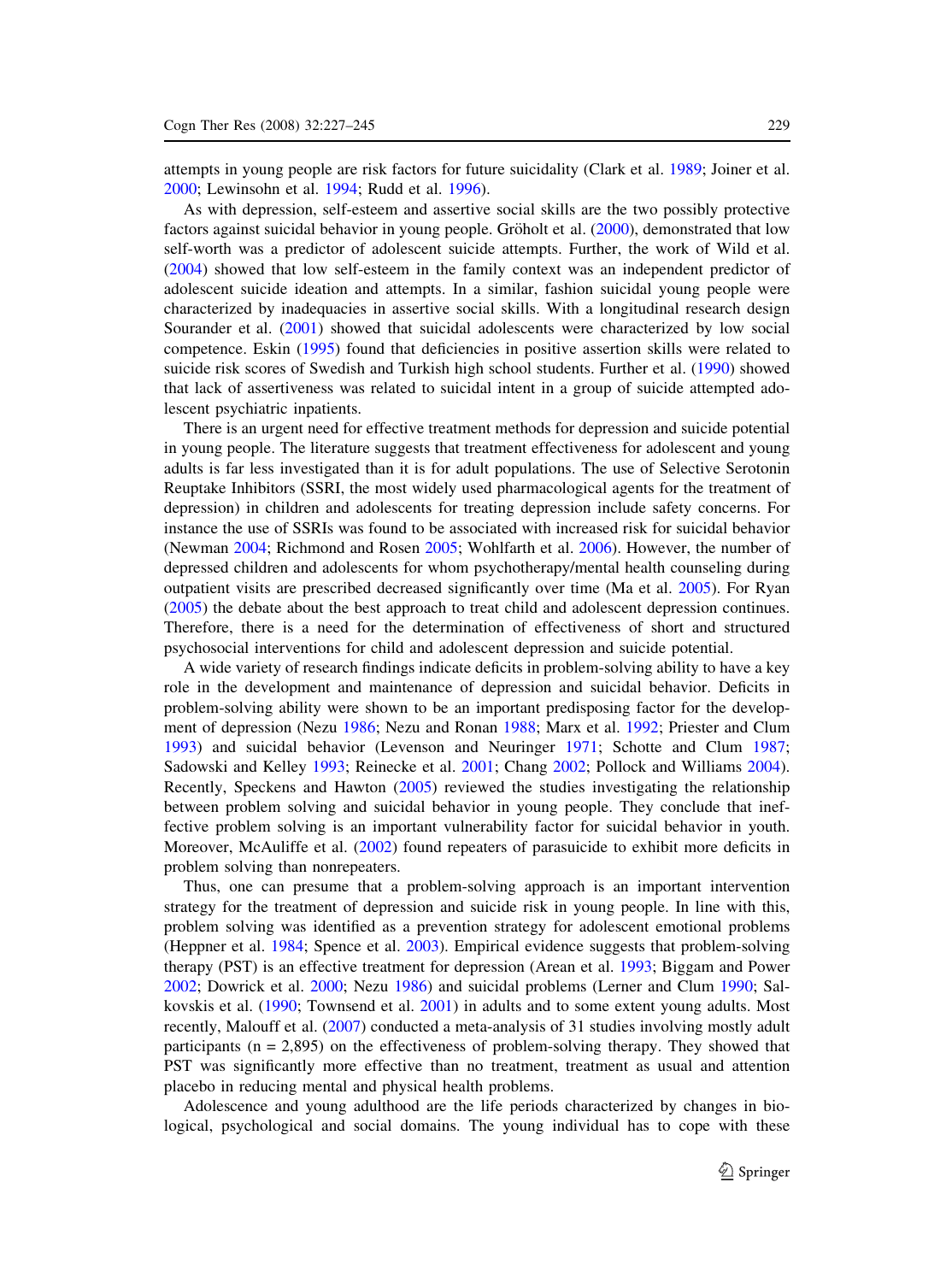multiple domain challenges/changes. Therefore, young people need effective coping strategies or skills in order to gain resilience against multiple domain changes/challenges. Problem solving is an important life skill for coping and tackling with life difficulties and challenges during these stages of life. Thus, the overall objective of this study was to assess the efficacy of a problem-solving therapy in treating depression and suicide proneness in adolescents and young adults. A second objective was to evaluate whether or not PST leads to improvements in self-appraised problem-solving ability. A third objective was to investigate the impact of PST on protective factors such as self-esteem and assertiveness.

# **Methods**

# Design

A randomized, controlled trial was carried out to compare a problem-solving treatment for major depression and suicide potential to a waiting list control condition in a group of high school and university students.

# Recruitment

Participants were recruited through announcements describing the symptoms of major depression according to DSM-IV (APA [1994](#page-15-0)). The announcements were placed on the boards of 10 high schools in the city of Aydin and a university campus area in Ankara.

# Exclusion Criteria

Students who did not meet the DSM-IV criteria for major depression, students who were currently under medical treatment, those who were psychotic and students with bipolar illness, and students whose parents did not consent were excluded from the study.

# Site of the Study

The part of the study involving high school students was conducted at the psychiatry department of Adnan Menderes University School of Medicine in Aydin. The part involving the university students was done at the Health Center of the Middle East Technical University in Ankara.

# Participants

A total of 54 high school and 28 university students ( $n = 82$ ) responded to the announcements. Assessment with the Structured Clinical Interview-Clinical Version (SCID-I/CV) (First et al. [1997](#page-16-0)) for DSM-IV Axis I diagnoses revealed that all university and 25 of the high school students (n = 53) received a diagnosis for major depression. Twenty-nine students not receiving a depression diagnosis were excluded. Of participants who received a depression diagnosis, 27 (high school = 13; university = 14) were randomly assigned to a PST condition and 26 (high school = 12; university = 14) were randomly assigned to the WLC condition. One high school and eight university students who were assigned to the WLC condition dropped out. At the end, all (high school = 13; university = 14) participants who were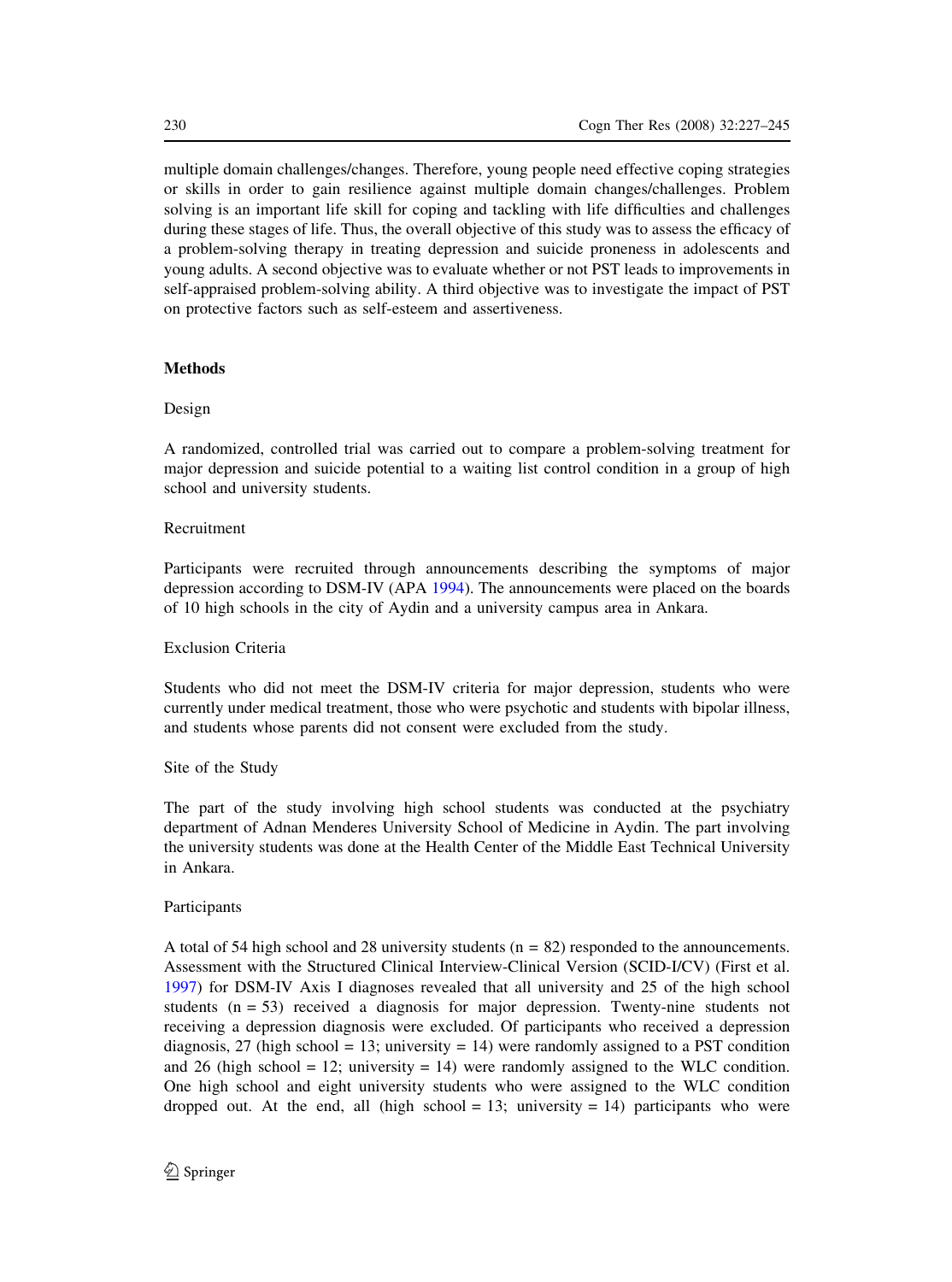assigned to the PST condition and 19 (high school  $= 11$ ; university  $= 8$ ) who were assigned to the WLC condition  $(n = 46)$  completed the study. To see if attrition in the WLC condition might have affected the findings, participants who dropped out of the WLC condition were compared with those who stayed in the WLC condition on demographics and pre-treatment scores and were found to be similar. Twenty-two participants (81.5%) from the PST condition (high school = 10; university = 12) could be reached for follow-up after 12-months.

The demographic characteristics of participants are presented in Table 1. As the table shows, a majority of the participants were of urban background, female and perceived their family income as medium and had on average two siblings. Of participants who obtained a diagnosis for major depression, two also obtained a diagnosis for social phobia, one for posttraumatic stress disorder, one for dysthymia and another one obtained a diagnosis for specific phobia.

Participants in the treatment and control conditions were found to be similar in terms of group (high school vs. university), sex, background (urban vs. rural), perceived family income, number of siblings, age, and paternal education, but mothers of participants in the problemsolving condition had greater number of school years (mean  $= 10.1$  years,  $SD = 4.3$ ) than the mothers of those in the control condition (mean = 6.6 years, SD = 5.1), t(44) = 2.5,  $P \lt 0.05$ .

Similarly, the two groups (high school and university) were similar in terms of sex, background (urban vs. rural), condition, perceived family income, number of siblings, and

| Variables                                   | Group                      |         |          |                            |             |         |          |                 |    |        |      |           |
|---------------------------------------------|----------------------------|---------|----------|----------------------------|-------------|---------|----------|-----------------|----|--------|------|-----------|
|                                             | Problem-solving<br>therapy |         |          | Waiting list control Total |             |         |          |                 |    |        |      |           |
|                                             | $\mathbf n$                | $\%$    | M        | SD.                        | $\mathbf n$ | $\%$    | М        | SD <sub>n</sub> |    | $\%$   | М    | <b>SD</b> |
| N                                           | 27                         | 58.7    |          |                            |             | 19 41.3 |          |                 |    | 46 100 |      |           |
| <b>Sex</b>                                  |                            |         |          |                            |             |         |          |                 |    |        |      |           |
| Male                                        | 7                          | 25.9    |          |                            |             | 7 36.8  |          |                 | 14 | 30.4   |      |           |
| Female                                      | 20                         | 74.1    |          |                            |             | 12 63.2 |          |                 | 32 | 69.6   |      |           |
| School                                      |                            |         |          |                            |             |         |          |                 |    |        |      |           |
| High school                                 | 13                         | 48.1    |          |                            |             | 11 57.9 |          |                 | 24 | 52.2   |      |           |
| University                                  |                            | 14 51.9 |          |                            |             | 8 42.1  |          |                 | 22 | 47.8   |      |           |
| Background                                  |                            |         |          |                            |             |         |          |                 |    |        |      |           |
| Urban                                       | 22                         | 81.5    |          |                            |             | 13 68.4 |          |                 | 35 | 76.1   |      |           |
| Rural                                       | 5                          | 18.5    |          |                            | 6           | 31.6    |          |                 | 11 | 23.9   |      |           |
| Perceived family income                     |                            |         |          |                            |             |         |          |                 |    |        |      |           |
| Low                                         | 1                          | 3.7     |          |                            | 3           | 15.8    |          |                 | 4  | 8.7    |      |           |
| Medium                                      | 26                         | 96.3    |          |                            | 15          | 78.9    |          |                 | 41 | 89.1   |      |           |
| High                                        | $\mathbf{0}$               | 0.0     |          |                            | 1           | 5.3     |          |                 | 1  | 2.2    |      |           |
| Number of siblings                          |                            |         | 1.7      | 1.8                        |             |         |          | $2.3$ 2.6       |    |        | 2.0  | 2.1       |
| Age                                         |                            |         | 19.0     | 3.2                        |             |         | 19.3 3.7 |                 |    |        | 19.1 | 3.4       |
| Maternal education (number of school years) |                            |         | 10.1 4.3 |                            |             |         |          | 6.6 5.1         |    |        | 8.7  | 4.9       |
| Paternal education (number of school years) |                            |         | 11.5 4.5 |                            |             |         |          | 9.3 5.0         |    |        | 10.6 | 4.8       |

Table 1 Demographic characteristics of participants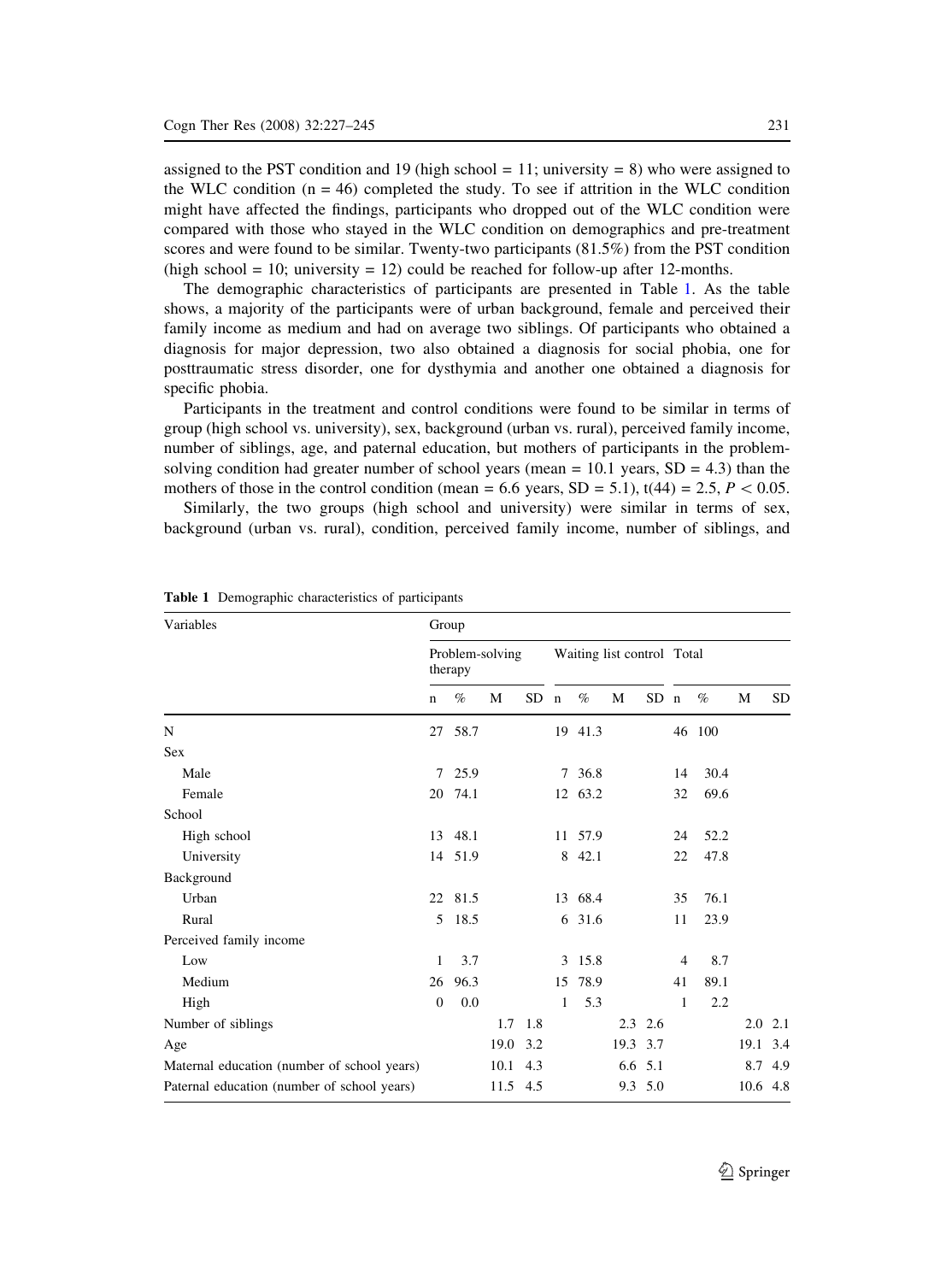maternal education, but fathers of university group had greater number of school years  $(\text{mean} = 12.8 \text{ years}, SD = 3.5)$  than the fathers of high school group (mean = 8.5 years,  $SD = 5.0$ ,  $t(44) = 3.3$ ,  $P < 0.005$ . The mean age of the high school group was 16.4 years  $(SD = 1.1)$  and it was 22.1 years  $(SD = 2.3)$  for the university group.

# Measures

# Hamilton Depression Rating Scale

The 17-item clinician-administered Hamilton Depression Rating Scale (HDRS) was used to assess severity of the depressive symptoms (Hamilton [1960](#page-16-0)). The validity and reliability of the Turkish version of the HDRS was well established (Akdemir et al. [1996\)](#page-15-0). The test–retest reliability coefficient of the Turkish HDRS was 0.85 and the internal consistency reliability coefficient was 0.75. The Turkish HDRS had a correlation coefficient of 0.48 with Beck Depression Inventory. The total HDRS scores range from 0 to 52. Higher scores indicate greater depression. Patients with HDRS scores of 7 or less were considered to have clinically recovered; patients with scores of 8–12 were regarded as partially recovered; and patients with scores of 13 or more were seen as not recovered (Frank et al. [1991\)](#page-16-0).

## Beck Depression Inventory

A 21-item Beck Depression Inventory (BDI 1978 version) (Beck et al. [1979](#page-15-0)) is used to assess self-rated depressive symptoms. The BDI is the most widely used self-report measure of depression. Hisli [\(1988\)](#page-16-0) translated the BDI into Turkish and assessed its psychometric properties. The respondent rates the frequency and the intensity of symptoms on a four-point scale. The Turkish BDI had an internal consistency reliability of 0.80 and a split-half reliability of 0.74. It had a correlation coefficient of 0.50 with the MMPI depression subscale. The total BDI scores range from 0 to 63. Higher scores indicate greater depression. Patients with BDI scores of 9 or less were considered to have clinically recovered; patients with scores of 10–15 were regarded as partially recovered; and patients with scores of 16 or more were considered as not recovered (Shaw et al. [1985\)](#page-17-0).

## Suicide Probability Scale

The Turkish version of the Suicide Probability Scale (SPS) (Cull and Gill [1988\)](#page-15-0) was used to assess suicide potential. The SPS is a 36-item self-report measure of suicide risk to be used with adolescents and adults. Participants rate each item on a 4-point Likert scale according to the frequency with which they experience a specific emotion or behavior by selecting scale anchors ranging from ''None or a little of the time'' to ''Most or all of the time.'' It consists of four empirically derived subscales based on current theories of suicidal behavior. The subscales are: (1) Hopelessness; (2) Suicide ideation: (3) Negative self-evaluation; and (4) Hostility. The SPS was previously translated into Turkish and was found to be a reliable and a valid instrument by Eskin [\(1993](#page-16-0)). The Turkish SPS had a test–retest reliability coefficient of 0.95 over a 48.7 days period and it had an internal consistency coefficient of 0.89. It correlated inversely with perceived social support from family  $-0.60$  and perceived social support from friends -0.75. The total SPS scores range from 36 to 144. Higher scores indicate greater suicide proneness.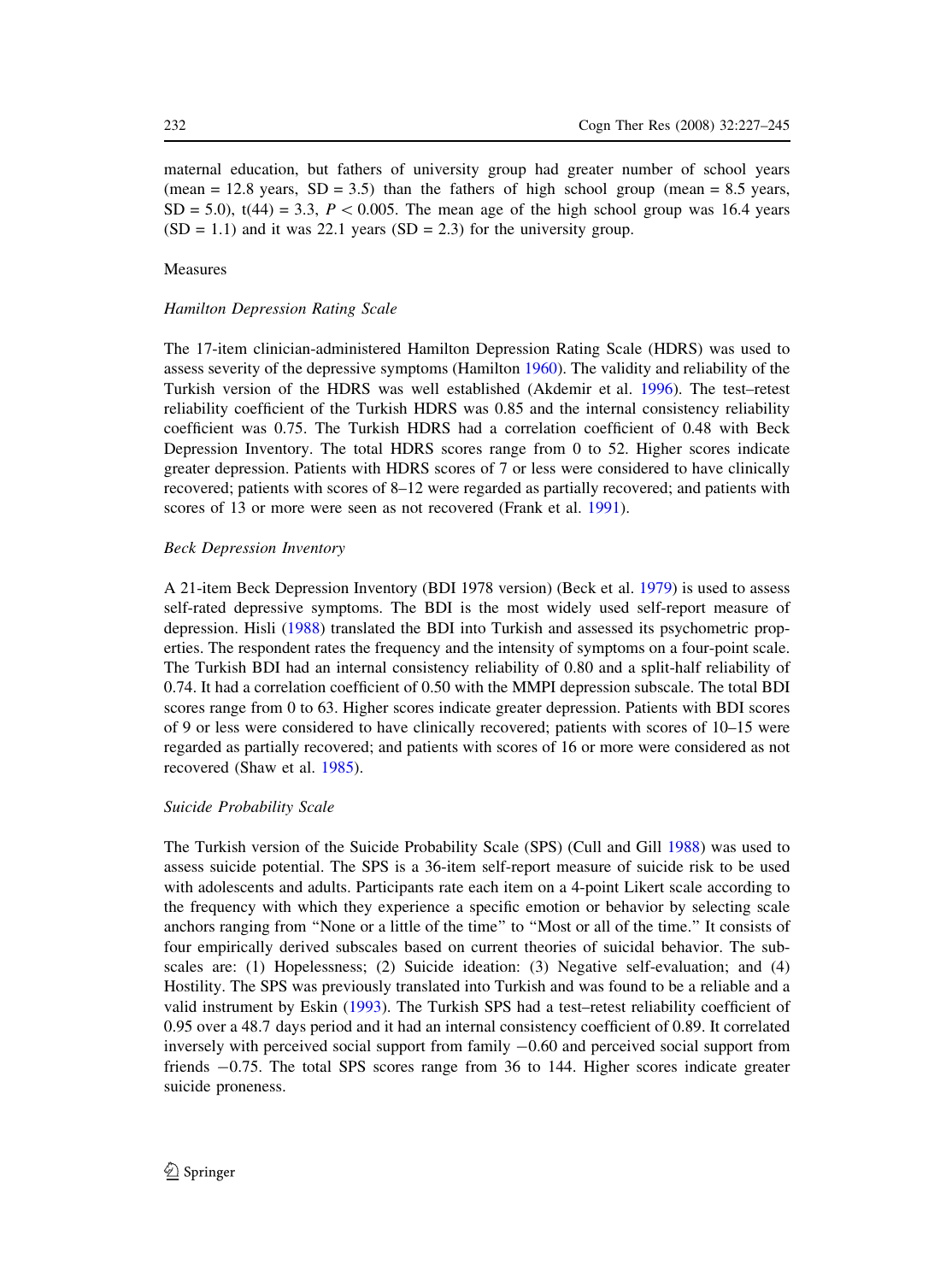#### Problem-Solving Inventory

The Problem-Solving Inventory (PSI) developed by Heppner and Petersen ([1982\)](#page-16-0) was used to measure self-appraised problem-solving ability. It has 32 items which the respondents rate for the frequency of engaging in specific problem-solving behaviors on a 6-point Likert scale ranging from "Always  $(1)$ " to "Never  $(6)$ ." The PSI scores range from 32 to 192 and higher scores indicate lower self-appraised problem-solving ability. The PSI was adapted into Turkish by Sahin et al. [\(1993](#page-17-0)) and found to be a reliable and valid instrument. The internal consistency coefficient for the Turkish PSI was 0.88 and the split-half reliability coefficient was 0.81. The Turkish PSI had a correlation coefficient of 0.33 with BDI and it had a correlation coefficient of 0.45 with the trait anxiety scores on the STAI (Şahin et al. [1993](#page-17-0)).

# Scale for Interpersonal Behavior

Assertiveness was measured by Scale for Interpersonal Behavior (SIB) developed by Arrindell and van der Ende [\(1985](#page-15-0)). The SIB is a 50-item multidimensional measure of assertiveness. The respondent rates each item on a 5-point Likert scale for the frequency of engaging in a specific assertive behavior. Forty-five of the 50 items are classified into four factorially derived categories of assertive behavior. The four SIB dimensions are: (1) Display of negative feelings; (2) Expression of and dealing with personal limitations; (3) Initiating assertiveness; and (4) Positive assertion. In addition to these subscales a total assertiveness score is computed by summing the 50 items. Psychometric properties of the Turkish version of the SIB were assessed and found to be highly reliable and valid (Eskin [1993](#page-16-0)). The test–retest reliability of the SIB was 0.71 and its internal consistency reliability was 0.90. It had a correlation of 0.35 with perceived social support from friends. The SIB scores range from 50 to 250 with higher scores indicating higher levels of assertiveness.

#### Rosenberg Self-Esteem Scale

The 10-item Rosenberg Self-Esteem Scale was used to measure self-esteem (Rosenberg [1965\)](#page-17-0). It is a global measure of self worth scored on a 4-point Likert scale. It has been adapted into Turkish by Cuhadaroglu [\(1996](#page-15-0)). The scores range from 10 to 40, with higher scores representing higher self-esteem.

# Therapeutic Alliance Scale

A 7-item short therapeutic alliance scale (TAS) designed by the first author was used to measure the extent to which participants perceived being supported and understood by their therapists. The TAS was designed to meet the specific requirements of the problem-solving treatment approach used in this study. The items of this scale were as follows:

- 1. I feel that my therapist understands my problems.
- 2. I feel that there is a warm relationship based on mutual trust between my therapist and me.
- 3. I feel that my therapist has the right approach for the resolution of my problems.
- 4. I feel that my therapist and I are in agreement about what my problems and distresses are.
- 5. I feel that my therapist and I are in agreement about the causes of my problems.
- 6. I feel that my therapist accepts me the way I am.
- 7. I feel that my therapist works in cooperation with me during my treatment.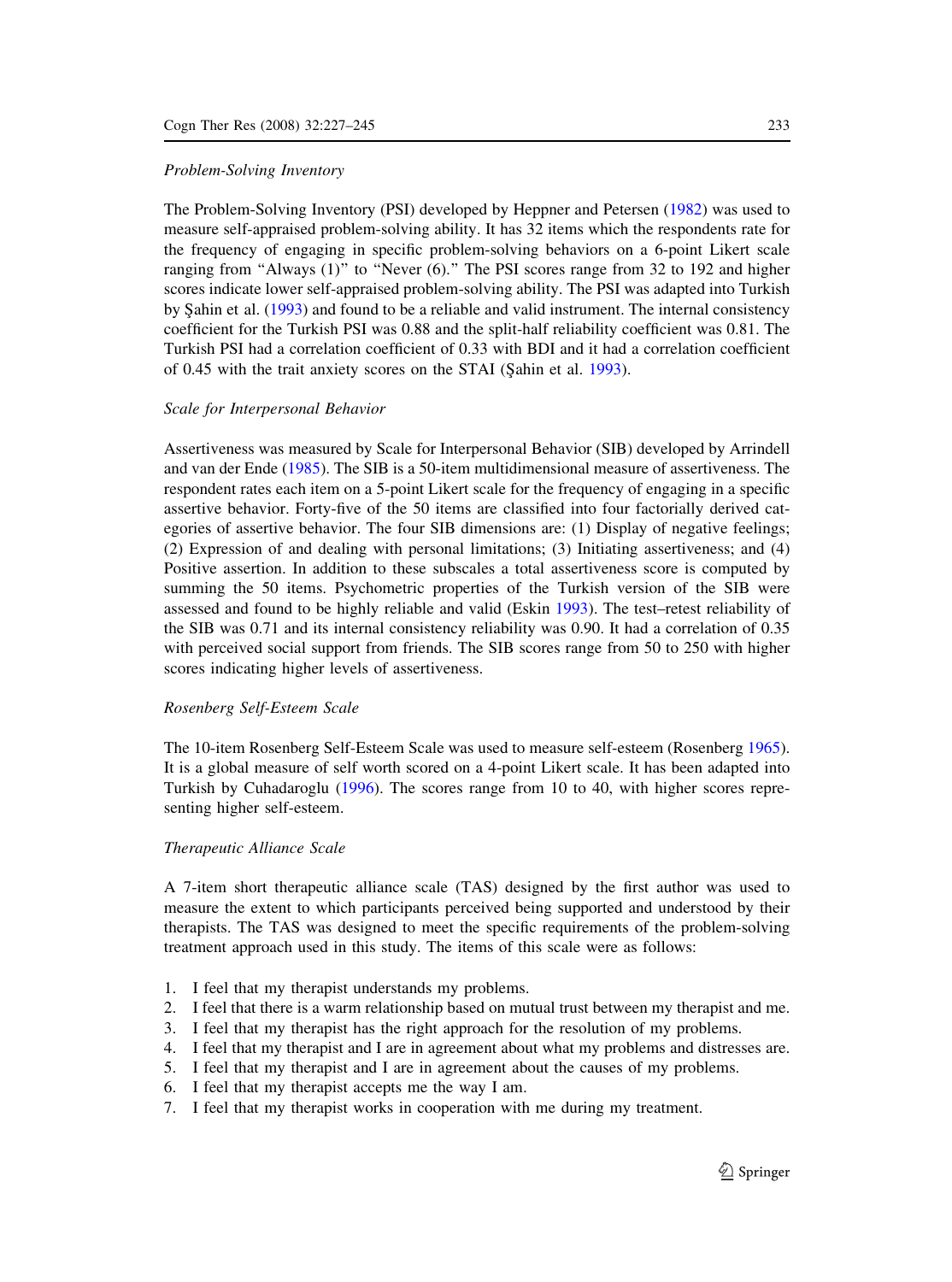Participants rated these items on 5-point Likert scales for how much they agree with the content of each item. Response alternatives ranged from ''totally agree (5)'' to ''totally disagree (1).'' The responses to seven items are summed to obtain a therapeutic alliance score. The scores range from 7, indicating minimum alliance between the therapist and the patient, to 35 indicating maximum alliance. The internal consistency coefficient (Cronbach's apha) for the TAS with 27 participants was 0.80.

# Procedure

Announcements describing symptoms of major depression according to DSM-IV were placed on the announcement boards of high schools and a university to recruit the participants. Permissions from the local branch of the Ministry of Education and the governing body of the university were obtained to place the announcements. The announcements asked students to apply for the treatment project free of charge.

All participants and the parents of the high school students were asked to sign an informed consent form. Then, they were given an appointment for a SCID-I interview. Participants meeting the criteria for a major depression diagnosis were administered the Hamilton Depression Rating Scale and were also asked to fill in a questionnaire that included the abovementioned measures as well as socio-demographics. Participants obtaining a diagnosis for major depression were designated as the study group. Then they were assigned randomly to a problem-solving therapy and a waiting list control conditions. For ethical reasons, the students not obtaining a major depression diagnosis were offered 2–3 sessions of counseling. In a similar fashion, participants who were assigned to the WLC condition were also offered six sessions of PST after the waiting period. Participants in the PST condition filled in the Therapeutic Alliance Scale (TAS) after the completion of the third session. Therapists recorded the session lengths and problems identified during the first sessions.

# Treatment

An individual PST treatment using a manual consisting of 6 sessions was used. The PST used in this study was modeled according to the PST approach developed by D'Zurilla and Goldfried ([1971\)](#page-15-0) and D'Zurilla and Nezu ([1999\)](#page-15-0). Like the one used in the primary care by Gath and Mynors-Wallis [\(2000](#page-16-0)) the PST used in this study did not include a problem-orientation component. Two graduate students in clinical psychology (the second and third authors) received education and supervision on the PST from the first author. The manual developed by the first author included a brief introduction to the problem-solving treatment of psychological conditions. Then the manual described six sessions of PST that correspond to the six stages of problem solving. The treatment lasted for 6 weeks with weekly scheduled sessions. The sessions were in brief as follows:

Session 1: Definition of problems: The rationale behind the problem-solving treatment was explained to the participants. Then the therapist and the patient worked together to define a problem. Emotional symptoms of the patients were identified. The manual instructed therapists to relate emotional symptoms to problems and to define problems in behavioral terms.

Session 2: Goal setting: In this session, the therapeutic task is to set goals. Goals are set in collaboration. The manual instructs that the goals should be attainable, objective and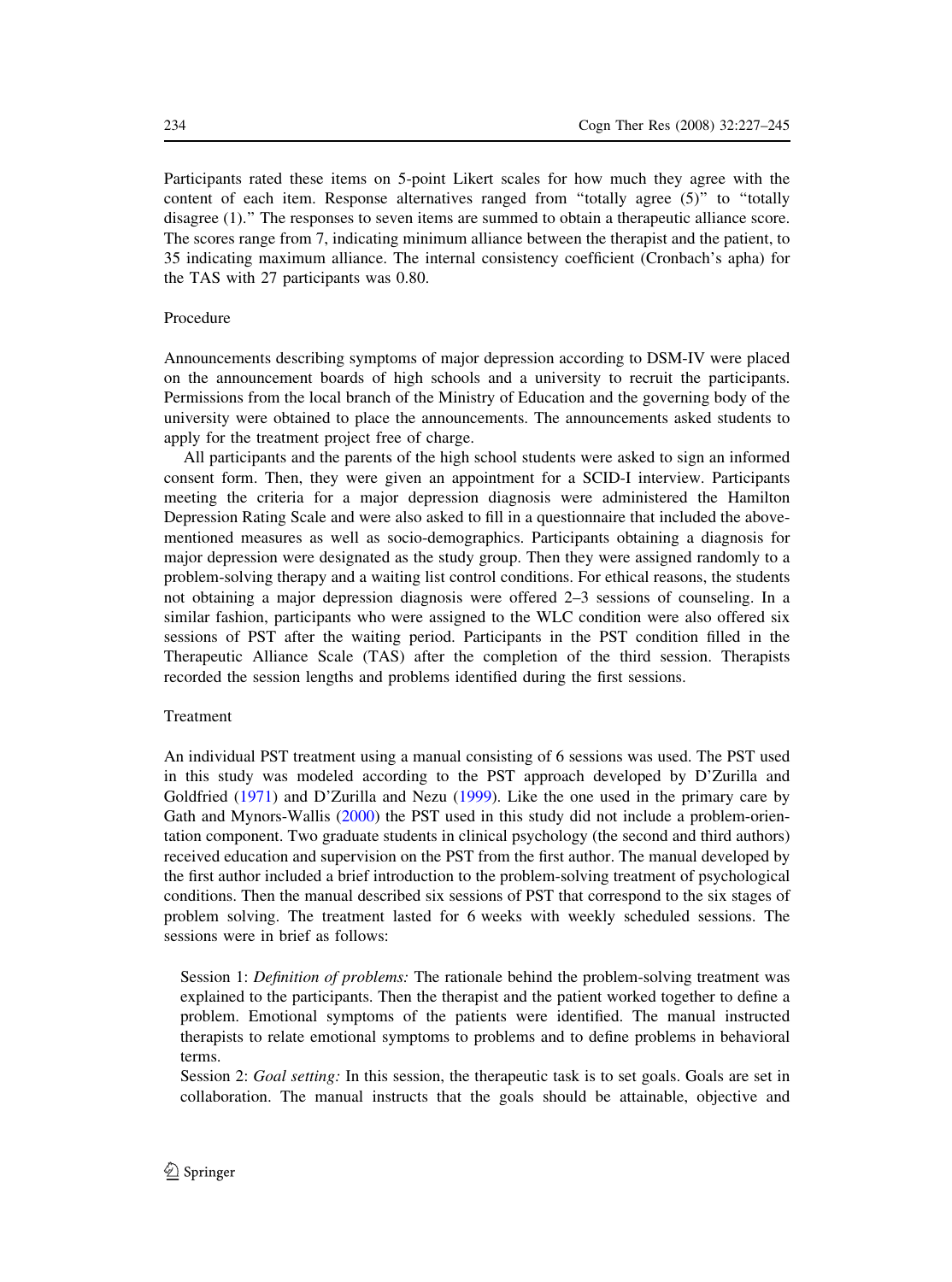<span id="page-8-0"></span>realistic. It is also necessary to identify the strengths and resources of the patient at this session.

Session 3: Generating alternative solutions: At this session the participant is encouraged to produce alternative solutions to the problem defined during the first session. ''Brainstorming'' and ''advice to a friend who has the same problem'' methods are applied to facilitate generating more alternative solutions. Therapist instructs the participant to be nonjudgemental and produce as many solutions as possible.

Session 4: *Decision making*: The therapeutic task in this session is to choose the best solution to the problem. The best solution should be applicable by the patient and should reach the goal set during the second session.

Session 5: Solution implementation: In this stage the solution should be implemented. In order to implement the chosen solution, the patient is taught necessary skills. To counteract the skill deficit, the therapist may use techniques such as role-playing and the like to teach the participant necessary skills for the implementation of the selected solution.

Session 6: *Assessment and verification*: In the last session, the solution implementation is assessed and verified.

#### Statistical Analyses

The data were analyzed by SPSS-9.0 for Windows. Repeated measures Analysis of Variance (ANOVA) procedures were used to analyze the results, with condition and group as the grouping factor, and time being the 'within groups' factor. A total of six conditions (PST and WLC) by group (high school and university) by time (pre-/post-treatment/waiting) ANOVAs were performed to compare the groups on five main outcome measures. Since condition by time interaction effect tests the treatment efficacy, it is presented first in the results. Pretreatment/waiting and post-treatment/waiting means and standard deviations of measures according to condition are presented in Table 2.

To further determine and quantify the efficacy of PST, controlled and uncontrolled (Feske and Chambless [1995\)](#page-16-0) effect sizes (Cohen's d; Cohen [1988](#page-15-0)) were calculated. A controlled effect size was calculated by subtracting the post-treatment mean of the treatment group from the post-waiting mean of the control group divided by the standard deviation of the control group. An uncontrolled effect size was calculated by subtracting the post-treatment mean of

| Measures                         |               | Problem-solving therapy |                | Waiting list control |             |           |              |           |
|----------------------------------|---------------|-------------------------|----------------|----------------------|-------------|-----------|--------------|-----------|
|                                  | Pre-treatment |                         | Post-treatment |                      | Pre-waiting |           | Post-waiting |           |
|                                  | М             | <b>SD</b>               | М              | <b>SD</b>            | М           | <b>SD</b> | M            | <b>SD</b> |
| Depression                       |               |                         |                |                      |             |           |              |           |
| <b>Beck Depression Inventory</b> | 26.7          | 9.4                     | 10.7           | 10.4                 | 28.0        | 9.0       | 22.0         | 5.5       |
| Hamilton Depression Rating Scale | 16.1          | 6.6                     | 4.3            | 3.3                  | 17.8        | 5.5       | 16.6         | 5.7       |
| Suicide potential                | 84.1          | 15.1                    | 71.9           | 15.5                 | 77.9        | 16.4      | 75.2         | 14.9      |
| Assertiveness                    | 152.9         | 19.0                    | 167.6          | 24.0                 | 157.1       | 18.4      | 158.0        | 21.9      |
| Problem solving                  | 111.6         | 16.6                    | 100.9          | 20.6                 | 107.2       | 18.7      | 104.6        | 20.3      |
| Self-esteem                      | 23.8          | 4.6                     | 28.0           | 5.2                  | 23.3        | 4.8       | 23.4         | 5.1       |

Table 2 Means and standard deviations of outcome measures according to condition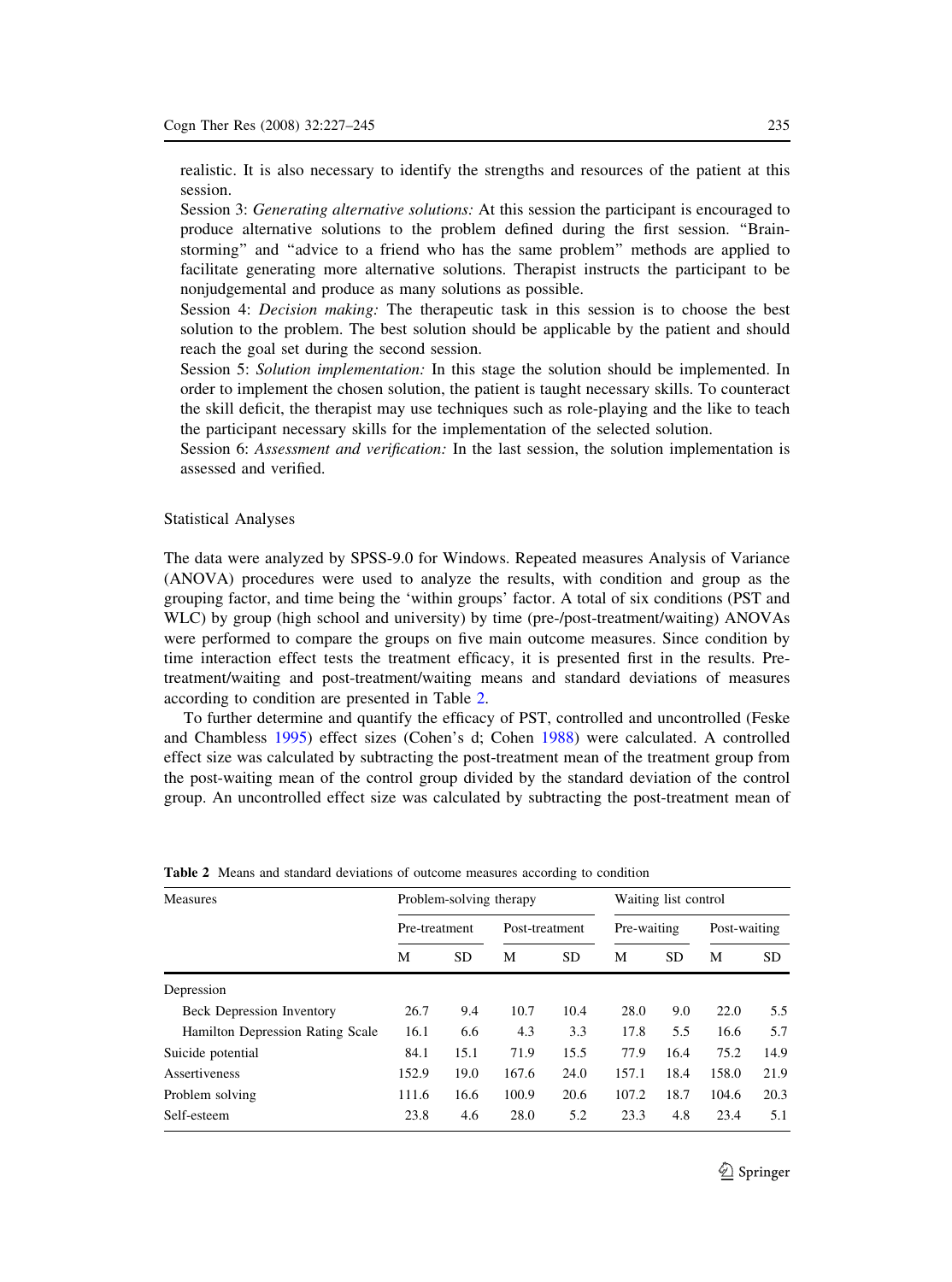the treatment group from its pre-treatment mean divided by the standard deviation of the treatment group (Butler et al. [2006](#page-15-0)).

Nonparametric tests were used to compare the scores of groups involving fewer than thirty participants. In this case one cannot assume normal distribution of data. The Mann–Whitney U-test which uses median rather than mean was used to compare the scores of two independent groups. Scores of two related groups were compared by means of Wilcoxon Signed Ranks Test procedure. Proportions of participants who fully and partially recovered and not recovered were computed. Chi-square tests were used to test the association between two dichotomous variables. Pearson product-moment correlation coefficients were calculated between the PSI difference scores (differences between baseline and follow-up scores) and depression scores.

# Results

Number and Length of Sessions

All participants in the PST condition received six sessions of problem-solving therapy. Session lengths ranged from 30 to 60 min with an average session length of 37.6 min (SD =  $6.9$ ). Session lengths were longer in the university (mean  $= 42.6$  min, SD  $= 5.3$ ) than in the high school group (mean = 32.1 min, SD = 3.3), Z = 4.2,  $P < 0.0001$ .

Therapeutic Alliance

Mean therapeutic alliance scale score was  $30.9$  (SD = 2.5). High school students scored significantly higher (mean =  $32.1$ , SD =  $1.9$ ) than the university students (mean =  $29.8$ ,  $SD = 2.2$ ) on the therapeutic alliance scale,  $Z = 2.8$ ,  $P < 0.01$ .

Depression

# BDI

The means and standard deviations for depression, suicide potential, problem solving, selfesteem and assertiveness are given in Table [2.](#page-8-0) The ANOVA produced a significant condition by time interaction effect,  $F(1, 42) = 10.3$ ,  $P < 0.01$ . The ANOVA revealed also a main effect for time, F(1, 42) = 43.8, P < 0.0001, a main effect for condition, F(1, 42) = 9.7, P < 0.01, and a main effect for group,  $F(1, 42) = 20.3$ ,  $P \lt 0.0001$ .

Although post-treatment/waiting BDI scores were smaller than the pre-treatment/waiting scores, baseline BDI scores of participants within the PST and WCL conditions were similar  $(Z = 0.6, P > 0.05)$  but post-treatment BDI scores of participants within the PST condition were lower than the post-waiting BDI scores of participants within the WLC condition  $(Z = 5.3, P < 0.0001)$ . Concerning the main effect for time, baseline BDI scores were higher (mean  $= 27.0$ ) than post-treatment/waiting scores (mean  $= 16.3$ ). Regarding the main effect for condition, mean BDI scores of students in the PST condition were lower (mean = 18.8) than the scores of students in the WLC (mean = 24.4). The group main effect showed that BDI scores of high school students were higher (mean  $= 25.7$ ) than the university students' scores  $mean = 17.6$ .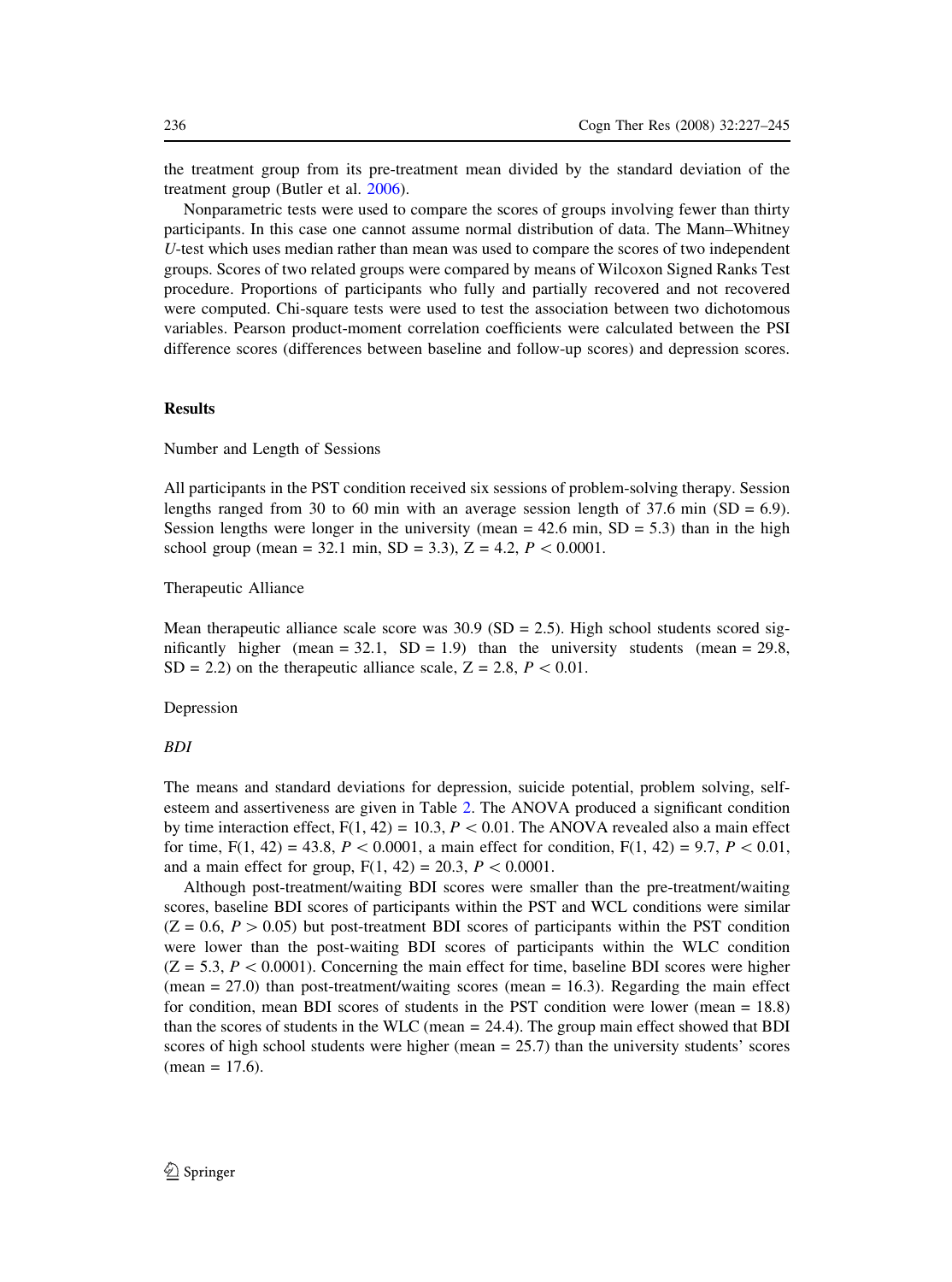#### **HDRS**

The ANOVA gave a condition by time interaction effect,  $F(1, 42) = 37.7$ ,  $P < 0.0001$ . There was a main effect for time,  $F(1, 42) = 55.7$ ,  $P < 0.0001$ , a main effect for condition,  $F(1, 42) = 55.7$ 42) = 39.3,  $P < 0.0001$ , and a main effect for group,  $F(1, 42) = 9.3$ ,  $P < 0.01$ .

Post-treatment HDRS scores were significantly lower than the pre-treatment scores within the PST condition  $(Z = 4.5, P < 0.0001)$  but pre- and post-waiting HDRS scores within the WLC condition were similar ( $Z = 0.4$ ,  $P > 0.05$ ). Time main effect showed that the baseline HDRS scores were higher (mean  $= 17.2$ ) than the post-treatment/waiting scores (mean  $=$ 10.2). Regarding the main effect for condition the HDRS scores of students in PST were lower (mean  $= 10.2$ ) than the scores of students in the WLC (mean  $= 17.8$ ). The group main effect showed that the HDRS scores of high school students were lower (mean  $= 12.1$ ) than the scores of university students (mean = 15.8).

An uncontrolled effect size from pre-treatment to post-treatment for HDRS was 2.4 and it was 1.6 for BDI. A controlled effect size between PST and WLC conditions was 2.2 for HDRS and it was 1.6 for BDI.

# Suicide Potential

The ANOVA gave a condition by time interaction effect,  $F(1, 42) = 7.3$ ,  $P \lt 0.05$ , a main effect for time, F(1, 42) = 16.3, P < 0.0001, and a main effect for group, F(1, 42) = 16.7,  $P < 0.0001$ .

Post-treatment SPS scores were significantly lower than the pre-treatment SPS scores within the PST condition ( $Z = 3.5$ ,  $P < 0.0001$ ) but pre- and post-waiting SPS scores within the WLC condition were similar ( $Z = 1.4, P > 0.05$ ). The mean of the baseline SPS total scale scores was higher (mean  $= 80.4$ ) than the mean of the post-treatment/waiting scores (mean = 73.1). The mean of the SPS total scale scores of university students was lower (mean  $= 69.1$ ) than the mean scores of high school students (mean  $= 84.3$ ).

An uncontrolled effect size from pre-treatment to post-treatment for SPS was 0.80. A controlled effect size between PST and WLC conditions was 0.21.

# Assertiveness

The ANOVA revealed a significant condition by time interaction effect,  $F(1, 42) = 7.5$ ,  $P < 0.01$ , and a main effect for time,  $F(1, 42) = 10.0, P < 0.01$ , on the SIB total scale scores.

Post-treatment SIB scores were significantly higher than the pre-treatment SIB scores within the PST condition ( $Z = 3.2$ ,  $P \lt 0.01$ ) but pre- and post-waiting SIB scores were similar ( $Z = 0.5$ ,  $P > 0.05$ ) within the WLC condition. Regarding the main effect for time, post-treatment/waiting SIB scores were higher (mean = 162.2) than pre-treatment/waiting SIB scores (mean  $= 154.4$ ).

An uncontrolled effect size from pre-treatment to post-treatment for SIB was 0.68. A controlled effect size between PST and WLC conditions was 0.48.

## Problem Solving

The ANOVA produced a nonsignificant condition by time interaction effect,  $F(1, 42) = 2.2$ ,  $P > 0.05$ , but it gave a statistically significant main effect for time,  $F(1, 42) = 6.4$ ,  $P < 0.05$ ,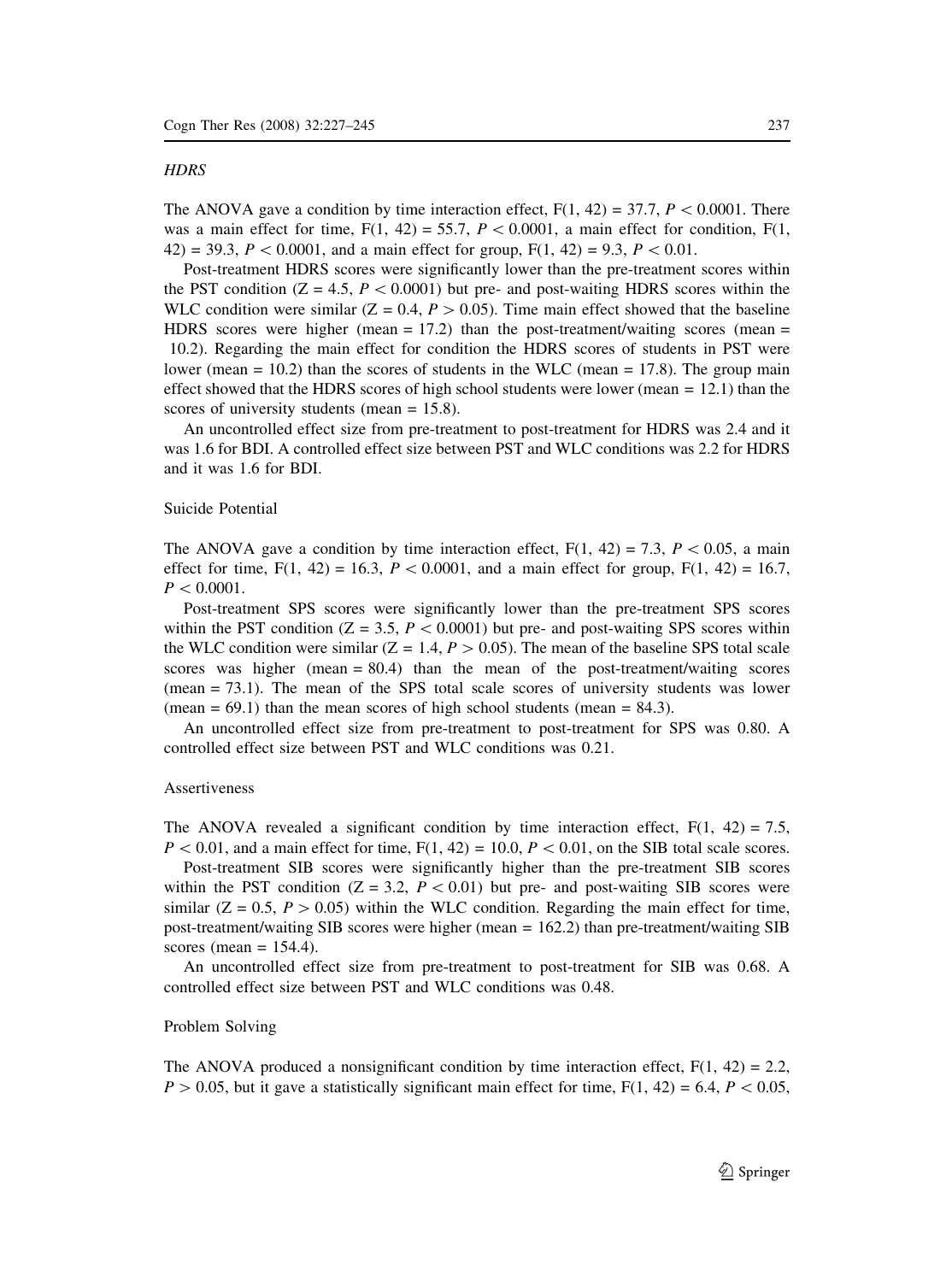<span id="page-11-0"></span>on the PSI total scale scores. Pre-treatment/waiting PSI scores were higher (mean = 109.4) than post-treatment/waiting PSI scores (mean = 102.5).

An uncontrolled effect size from pre-treatment to post-treatment for PSI was 0.58. A controlled effect size between PST and WLC conditions was 0.19.

## Self-Esteem

The ANOVA gave a statistically significant condition by time interaction effect, F(1, 42) = 7.1,  $P < 0.05$ , and a main effect for time, F(1, 42) = 7.3, P $< 0.05$ . A marginally significant main effect for condition,  $F(1, 42) = 4.0$ ,  $P < 0.10$ , was also detected.

Post-treatment self-esteem scale scores were significantly higher than the pre-treatment self-esteem scale scores within the PST condition ( $Z = 3.5$ ,  $P \lt 0.01$ ) but pre- and postwaiting self-esteem scores were similar ( $Z = 0.2$ ,  $P > 0.05$ ) within the WLC condition. The main effect for time showed that post-treatment/waiting self-esteem scale scores were higher (mean  $= 25.6$ ) than pre-treatment/waiting self-esteem scale scores (mean  $= 23.5$ ). Marginally significant main effect for condition showed that self-esteem scale scores of participants in the PST condition tended to be higher (mean = 25.9) than the self-esteem scale scores of students in the WLC condition (mean = 23.3).

An uncontrolled effect size from pre-treatment to post-treatment for self-esteem was 0.89. A controlled effect size between PST and WLC conditions was 0.93.

## Post-Treatment Recovery

# BDI

Table 3 presents the recovery rates according to post-treatment/waiting BDI and HDRS scores by condition. A chi-square test between condition and recovery categories indicated that participants in the two conditions differed significantly from one another in relation to percentages of recovery according to BDI,  $\chi^2 = 19.3$ , d.f. = 2, P < 0.0001. As the table shows, 77.8% of participants within the PST condition achieved full or partial recovery but only 15.8% did so in the WLC condition.

| Recovery                           |    | Problem-solving therapy | Waiting list control |       |  |  |
|------------------------------------|----|-------------------------|----------------------|-------|--|--|
|                                    | n  | $\%$                    | n                    | $\%$  |  |  |
| <b>Beck Depression Inventory</b>   |    |                         |                      |       |  |  |
| Recovered (BDI, 0-9)               | 14 | 51.9                    | $\Omega$             | 0.0   |  |  |
| Partially recovered (BDI, 10-15)   | 7  | 25.9                    | 3                    | 15.8  |  |  |
| Not recovered (BDI, 16 and above)  | 6  | 22.2                    | 16                   | 84.2  |  |  |
| Total                              | 27 | 100.0                   | 19                   | 100.0 |  |  |
| Hamilton Depression Rating Scale   |    |                         |                      |       |  |  |
| Recovered (HDRS, 0-7)              | 22 | 81.5                    |                      | 5.3   |  |  |
| Partially recovered (HDRS, 8-12)   | 4  | 14.8                    | 3                    | 15.8  |  |  |
| Not recovered (HDRS, 13 and above) |    | 3.7                     | 15                   | 78.9  |  |  |
| Total                              | 27 | 100.0                   | 19                   | 100.0 |  |  |

Table 3 Recovery rates according to post-treatment/waiting BDI and HRSD scores by condition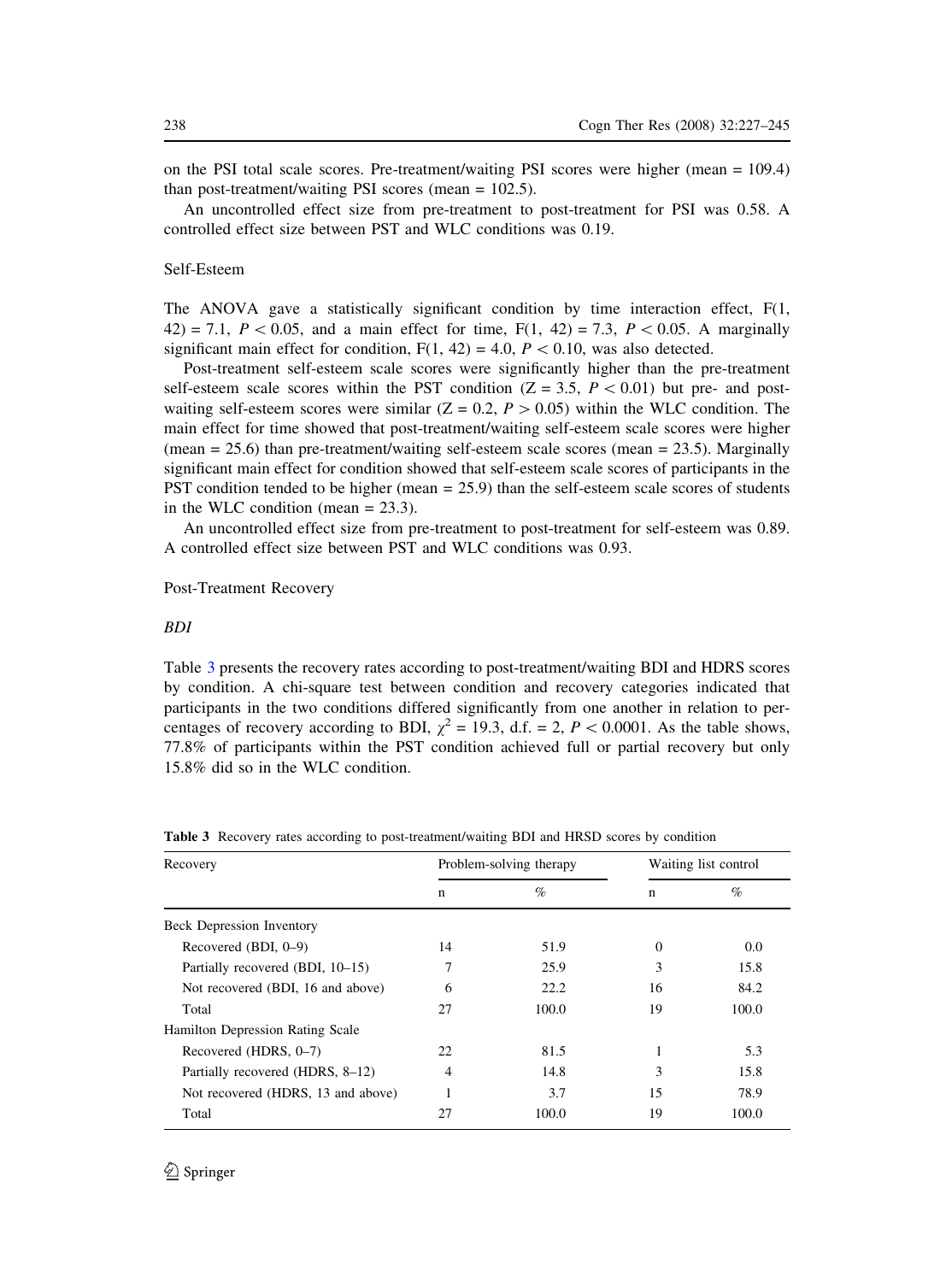## **HDRS**

A chi-square test between condition and recovery showed that there was a significant association between the two variables,  $\chi^2 = 31.1$ , d.f. = 2, P < 0.0001. As it is seen in the table, 96.3% of the participants in the PST condition achieved full or partial recovery according to post-treatment HDRS scores, while only 21.1% did so in the control condition.

# Follow-up

# Depression

Mean follow-up BDI scores were found to be 7.6 ( $SD = 7.3$ ). Follow-up BDI scores were statistically significantly lower than pre-treatment BDI scores,  $Z = 4.1$ ,  $P \lt 0.0001$ , but similar to post-treatment BDI scores,  $Z = 1.6$ ,  $P > 0.05$ . Mean follow-up BDI scores of university students were significantly lower (mean  $= 9.9$ , SD  $= 7.0$ ) than the mean BDI scores of high school students (mean = 5.6, SD = 7.4), Z = 2.0,  $P < 0.05$ .

Mean follow-up HDRS scores were  $3.7$  (SD = 1.9). Follow-up HDRS scores were statistically significantly lower than pre-treatment HDRS scores,  $Z = 4.1$ ,  $P \lt 0.0001$ , but similar to post-treatment HDRS scores,  $Z = 0.1$ ,  $P > 0.05$  (for pre- and post-treatment means see Table [2\)](#page-8-0). Mean follow-up HDRS scores of university students were significantly lower  $(mean = 2.6, SD = 1.5)$  than the mean follow-up HDRS scores of high school students (mean = 4.9, SD = 1.7), Z = 2.6,  $P < 0.05$ .

According to predetermined criteria for remission, all the 22 patients (100%) achieved full remission on the basis of follow-up HDRS scores (scores ranged from 1 to 7). Considering the follow-up BDI scores, 17 participants (77.3%) achieved full remission, 2 (9.1%) achieved partial remission, and 3 (13.6%) were still depressed.

#### Problem Solving

Mean follow-up PSI scores were 88.6 ( $SD = 15.6$ ). Follow-up PSI scores were significantly lower than pre-treatment,  $Z = 3.7$ ,  $P \lt 0.0001$  and post-treatment PSI scores  $Z = 2.0$ ,  $P < 0.05$  (for pre- and post-treatment means see Table [2](#page-8-0)). Follow-up PSI scores of university (mean =  $90.4$ , SD =  $8.2$ ) and high school (mean =  $86.1$ , SD = 18.7) students were similar,  $Z = 1.1$ ,  $P > 0.05$ . The correlation coefficient between PSI difference scores and follow-up BDI scores was  $r = -0.41$ ,  $n = 22$ ,  $P < 0.05$  (one-tailed), and with HDRS it was  $r = -0.26$ ,  $n = 22, P > 0.05$  (one-tailed).

# **Discussion**

This study tested the efficacy of problem-solving therapy in treating depression and suicide potential in adolescents and young adults. Forty-six self-referred high school and university students who were randomly assigned to a problem-solving therapy and waiting list control conditions participated in the study. A manual-based PST was used. Participants assigned to the experimental condition received six sessions of PST for an average length of approximately 38 min per session. Participants in the problem-solving condition perceived their therapeutic alliance as being highly satisfactory. The results obtained from the study indicate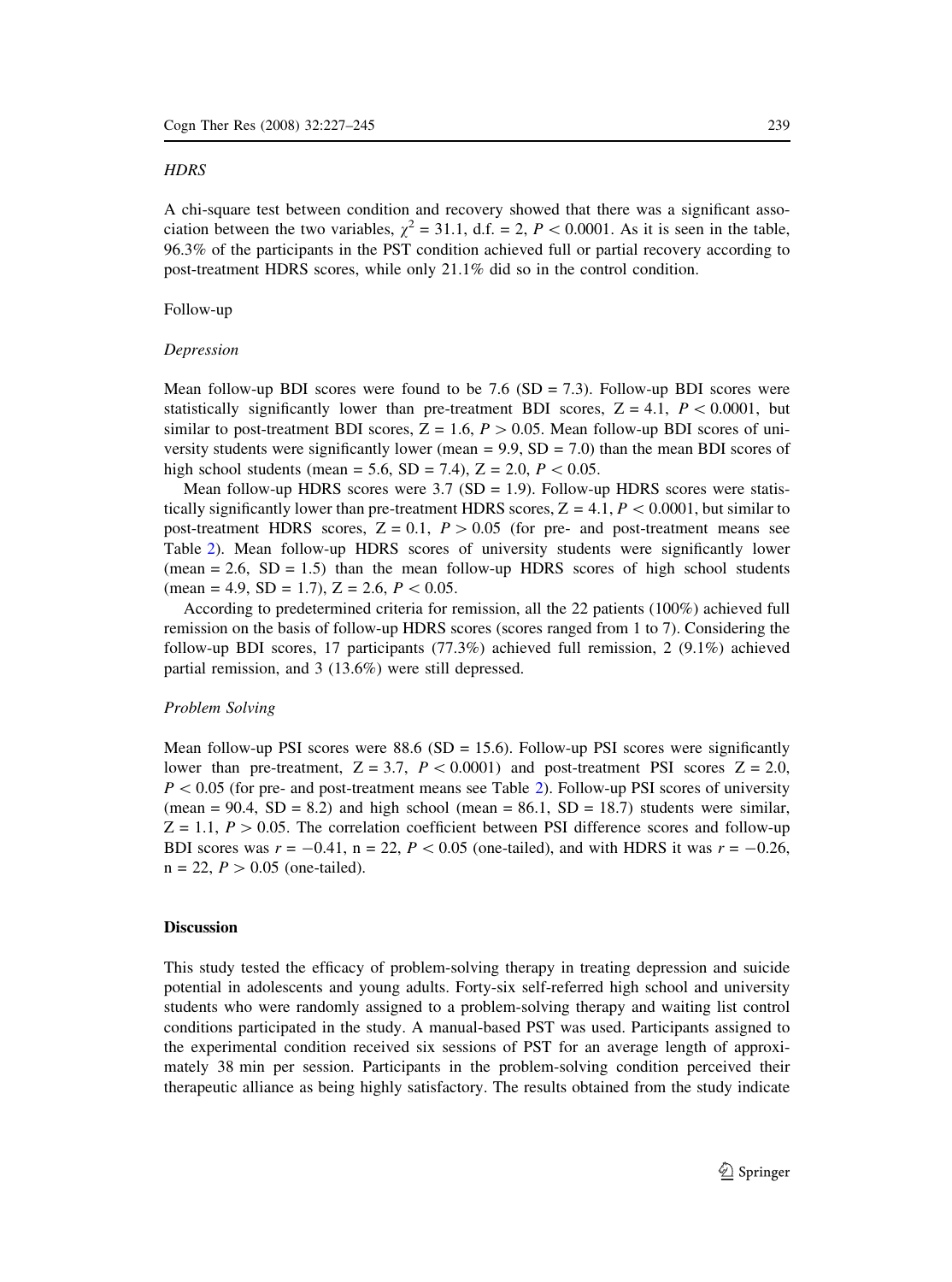that problem-solving therapy is an effective and acceptable treatment method for emotional problems in adolescents and young adults.

Depression is common in young people and causes considerable impairment in physical, psychological, social, academic and vocational functioning. The potential of a problem-solving approach for the treatment of depression and suicide proneness was anticipated in the literature. In line with findings from Nezu ([1986\)](#page-17-0), the results obtained in this study supported this anticipation. Post-treatment depression scores of participants who received PST were found to be statistically significantly lower than their pre-treatment depression scores while pre- and post-treatment depression scores of participants in the WLC condition were unchanged. High effect sizes (Cohen [1988\)](#page-15-0) were observed between treatment and no treatment conditions, and between pre- and post-treatment for depression. The effect sizes observed in this study make a strong case for the use of problem-solving therapy in treating depression in young people. The results of this empirical investigation are in line with findings from Arean et al. ([1993\)](#page-15-0), Dowrick et al. [\(2000](#page-15-0)), and Nezu ([1986](#page-17-0)) with adults. Further, the results of this study replicate and extend the findings from Lerner and Clum [1990](#page-16-0) with young adults and Biggam and Power [\(2002](#page-15-0)) with incarcerated young offenders to a sample that included high school students.

Predetermined criteria for remission according to BDI and HDRS scores indicated that the number of participants in the PST condition who recovered were greater than the number of participants who did so in the WLC condition. As Table [3](#page-11-0) shows, 77.8% of participants in the PST condition achieved full or partial recovery while only 15.8% achieved only partial recovery in the WLC condition according to BDI scores. According to HDRS scores, 96.3% of participants in the PST condition achieved full or partial recovery while only 21.1% did so in the WLC condition. At follow-up, 86.4% were still in full or partial remission according to BDI scores whereas 100.0% were in full remission according to HDRS scores. The findings from the study showed that the improvements in depression were maintained over a 12-month follow-up period.

Suicidal behavior is a major mental health concern among adolescents and young adults. Therefore, effective psychosocial treatment alternatives for the treatment of suicide problem are needed in these populations. The results obtained in the present study are encouraging. Post-treatment suicide risk scores (as measured by the SPS) of participants who received PST were found to be statistically significantly lower than their pre-treatment suicide potential scores while pre- and post-waiting suicide risk scores of participants in the WLC condition were unchanged. The effect size between treatment and no treatment obtained in the study was low but the effect size between pre- and post-treatment suicide risk was high. The present results are consistent with findings from Townsend et al. ([2001\)](#page-18-0) and Salkovskis et al. [\(1990](#page-17-0)) with adults. Comparing problem-solving therapy with supportive therapy for treating suicidal ideation of university students, Lerner and Clum [\(1990](#page-16-0)) found that the two treatments were similar. But problem-solving therapy was more effective at reducing depression, hopelessness and loneliness than supportive therapy. Unlike findings from Lerner and Clum [\(1990](#page-16-0)), current results indicate that problem-solving therapy is effective at reducing suicide potential. Thus, the results from this study suggest that problem-solving therapy can be taken as a viable treatment alternative for suicide problems in adolescents and young adults.

Traditional psychotherapy outcome studies have usually been conducted to investigate the efficacy of a given intervention in reducing the levels of psychopathology (i.e., depression, etc.). Very few studies were designed to see if a given intervention works in increasing the levels of protective factors such as self-esteem and assertiveness. These protective factors are important in a developmental period like adolescence and young adulthood during which global changes take place. Thus, the present study aimed also at testing if PST increases the levels of self-esteem and assertiveness while decreasing the levels of psychopathology. The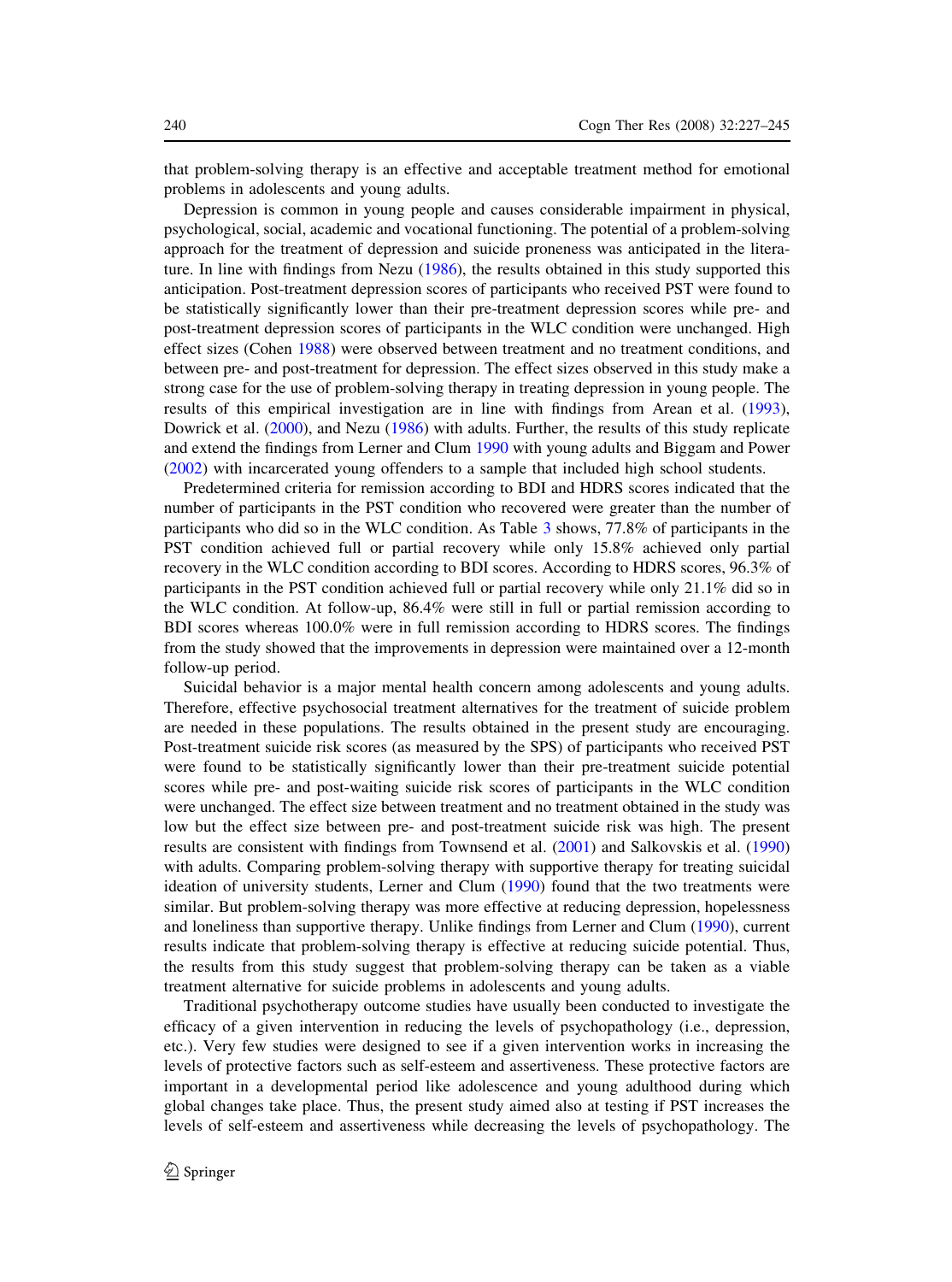data showed indeed that this is the case. As with scores of depression and suicide potential, post-treatment self-esteem and assertiveness scores of participants in the PST condition were found to be significantly higher than their pre-treatment self-esteem and assertiveness scores while pre- and post-waiting self-esteem and assertiveness scores of participants in the WLC condition were unchanged. The PST leading to increases in assertiveness is not surprising because, according to therapist records, the problems identified to work with during the treatment were mainly of interpersonal nature.

Kazdin and Nock [\(2003](#page-16-0)) discussed the importance of mechanisms of therapeutic change in child and adolescent psychotherapy. Problem-solving therapy offers unique mechanism of therapeutic change that fit the developmental needs of young people. One might have anticipated an improvement in the post-treatment self-appraised problem-solving ability of participants who received problem-solving therapy compared to self-appraised problemsolving ability of participants in the WLC condition. Unlike findings from Nezu [\(1986](#page-17-0)) and Biggam and Power ([2002\)](#page-15-0), the current results did not confirm this anticipation. However, improvement in self-appraised problem-solving ability from baseline to follow-up was associated with lower depression (e.g., Dixon [2000](#page-15-0)) suggesting a causal relationship between problem-solving ability and depression. Although, post-treatment PSI scores of participants in the PST condition did not improve compared to the pre-treatment scores, follow-up PSI scores were statistically significantly lower than the pre-treatment scores. But this is valid only for participants within the PST condition. Lack of support for the above anticipation may be due to several reasons. First, PST may reduce psychopathology through other mechanisms of change than the development of problem-solving ability. Second, PST applied in this study may not be able to significantly improve global problem-solving ability as measured by the PSI. PSI scores reflect problem orientation variables (i.e., attitudes toward problems and one's own problemsolving ability) as well as problem-solving skills (e.g., problem definition, generation of alternative solutions). However, the present PST program focused only on problem-solving skills. It did not address problem orientation. Nevertheless, following treatment, an improvement in problem-solving performance that may have resulted from the PST program may have eventually resulted in an improvement in problem orientation (see D'Zurilla and Nezu [1999,](#page-15-0) [2007\)](#page-15-0), which may be reflected in the significant improvement in the PSI scores of the PST participants from post-treatment to follow-up. Third, the measure of problem solving used in this study may not be an adequate instrument to show the development of problemsolving skills. Fourth, since participants in the control condition were placed on a waiting list there might have been a placebo effect.

Taken together, the findings from this study make a strong case for the use of problemsolving therapy for the treatment of depression and suicide potential in adolescents and young adults. The findings demonstrated that PST was able to reduce levels of psychopathology (depression and suicide potential) and to increase levels of protective factors (assertiveness and self-esteem). The improvements in depression were maintained over a 12-month follow-up period. However, the present findings should be approached with caution when generalizing to other samples for several reasons. First, therapists themselves administered the HDRS to participants. Since they were not blind to the conditions this may have caused bias. Second, the participants were a group of self-referred high school and university students. Therefore, further investigations are needed to clarify to what extent our findings apply to clinically referred adolescents and young adults. One outcome study on PST for depression in adults found that a PST program that included a problem orientation was significantly more effective than a PST program that focused only on problem-solving skills (Nezu and Perri [1989](#page-17-0)). It is possible that a similar effect might be found with PST for depression and suicide potential in adolescents and young adults. Third, a problem-orientation component was not part of the PST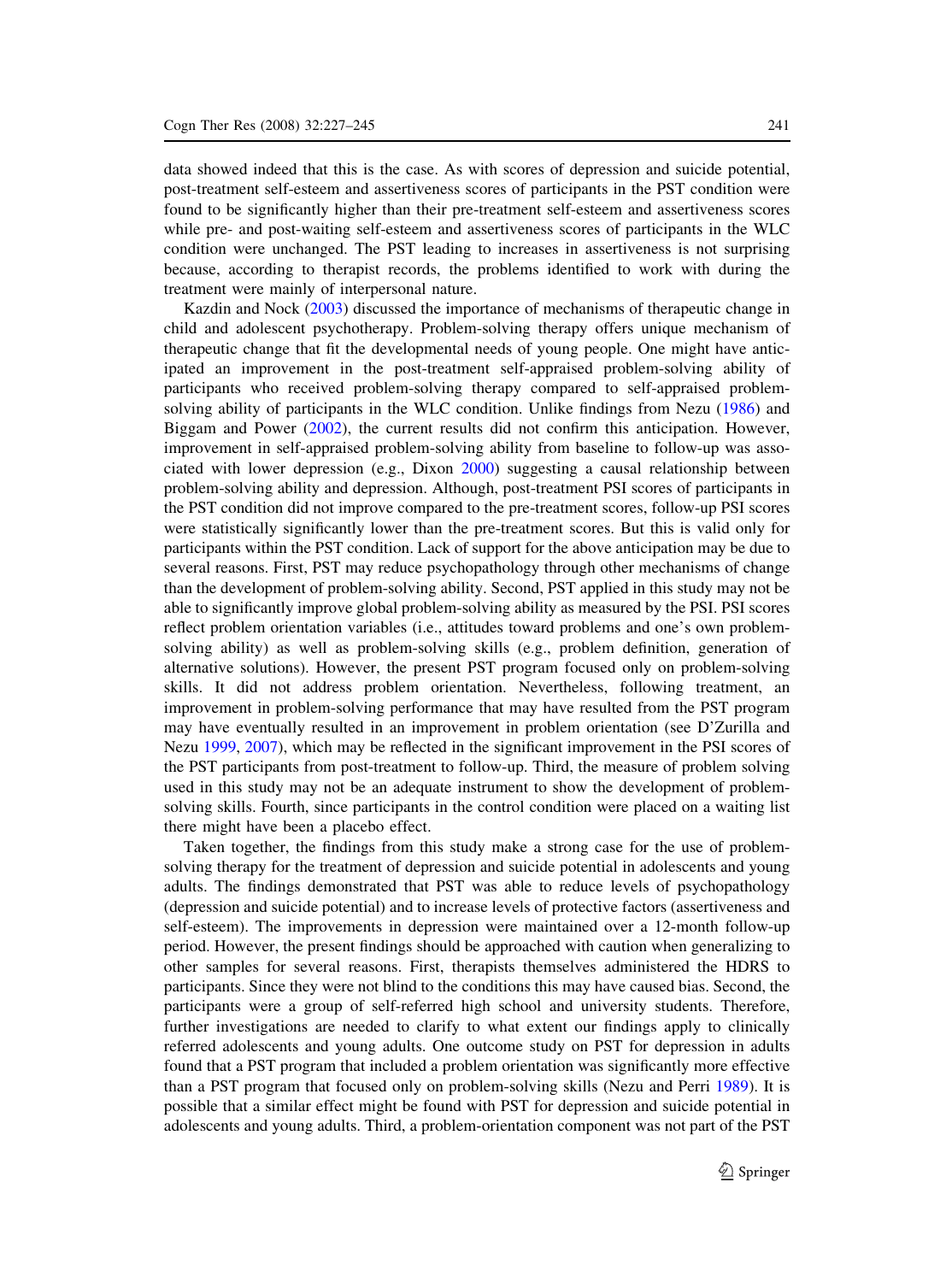<span id="page-15-0"></span>offered in the study. Studies employing PST with a problem-orientation component are therefore warranted.

Acknowledgements The authors would like to offer their deep appreciation to Dr. Rick E. Ingram (Editor) and the two anonymous reviewers for their valuable comments and suggestions.

# References

- Akdemir, A., Örsel, S., Dağ, I., Türkçapar, M. H., Işcan, N., & Özbay, H. (1996). Hamilton depresyon derecelendirme ölçeği (HDDÖ)'nin geçerliği, güvenirliği ve klinikte kullanımı [Validity, reliability and the clinical use of Hamilton Depression Rating Scale, in Turkish]. Journal of Psychiatry, Psychology and Psychopharmacology, 4, 251–259.
- American Psychiatric Association (1994). Diagnostic and statistical manual of mental disorders (DSM-IV). Washington, DC: American Psychiatric Association.
- Arean, P. A., Perri, M. G., Nezu, A. M., Schein, R. L., Christopher, F., & Joseph, T. X. (1993). Comparative effectiveness of social problem-solving therapy and reminiscence therapy as treatment for depression in older adults. Journal of Consulting and Clinical Psychology, 61, 1003–1010.
- Arrindell, W. A., & van der Ende, J. (1985). Cross-sample invariance of the structure self-reported distress and difficulty in assertiveness. Advances in Behavior Research and Therapy, 7, 205–243.
- Beck, A. T., Rush, A. J., Shaw, B. F., & Emery, G. (1979). Cognitive therapy of depression. New York: Guilford Press.
- Biggam, F. H., & Power, K. G. (2002). A controlled, problem-solving, group-based intervention with vulnerable incarcerated young offenders. International Journal of Offender Therapy and Comparative Criminology, 46, 678–698.
- Brener, N. D., Krug, E. G., & Simon, T. R. (2000). Trends in suicide ideation and suicidal behavior among high school students in the United States, 1991–1997. Suicide and Life-Threatening Behavior, 30, 304–312.
- Brent, D. A., Kolko, D. J., Allan, M. J., & Brown R. V. (1990). Suicidality in affectively disordered adolescent inpatients. Journal for the American Academy of Child and Adolescent Psychiatry 586–593.
- Butler, A. C., Chapman, J. E., Forman, E. M., & Beck, A. T. (2006). The empirical status of cognitive-behavioral therapy: A review of meta-analyses. Clinical Psychology, Review, 26, 17-31.
- Chan, D. W. (1993). Components of assertiveness: Their relationships with assertive rights and depressed mood among Chinese college students in Hong Kong. Behavior Research and Therapy, 31, 529–238.
- Chang, E. C. (2002). Predicting suicide ideation in an adolescent population: Examining the role of social problem solving as a moderator and a mediator. Personality and Individual Differences, 32, 1279–1291.
- Clark, D. C., Gibbons, R. D., Fawcett, J., & Scheftner, W. A. (1989). What is the mechanism by which suicide attempts predispose to later suicide attempts? A mathemathical model. Journal of Abnormal Psychology, 98, 42–49.
- Cohen, J. (1988). Statistical power analysis for the behavioral sciences (2nd ed.). Hillsdale, NJ: Erlbaum.
- Collishaw, S., Maughan, B., Goodman, R., & Pickles, A. (2004). Time trends in adolescent mental health. Journal of Child Psychology and Psychiatry, 45, 1350–1362.
- Cuhadaroglu, F. (1986). Üniversite öğrencilerinde psikiyatrik semptom dağılımı [Symptom distribution in university students, in Turkish]. In R. Saygılı (Ed.), Proceedings of the XXII national congress of psychiatric and neurological sciences (pp. 35-39) *Izmir: Ege University Press.*
- Cull, J. G., & Gill, W. S. (1988). Suicide Probability Scale (SPS) manual. Los Angels: Western Psychological Services.
- Dixon, W. A. (2000). Problem-solving appraisal and depression: Evidence for a recovery model. Journal of Counseling & Development, 78, 87–91.
- Dowrick, C., Dunn, G., Ayuso-Mateos, J. L., Dalgard, O. S., Page, H., Lehtinen, V., et al. (2000). Problem solving treatment and group psychoeducation for depression: Multicentre randomized controlled trial. British Medical Journal, 321, 1450–1454.
- D'Zurilla, T. J., & Goldfried, M. R. (1971). Problem solving and behavior modification. Journal of Abnormal Psychology, 78, 107–126.
- D'Zurilla, T. J., & Nezu, A. M. (1999). Problem-solving therapy: A social competence approach to clinical intervention (2nd ed.). New York: Springer.
- D'Zurilla, T. J., & Nezu, A. M. (2007). Problem-solving therapy: A positive approach to clinical intervention (3rd ed.). New York: Springer.

2 Springer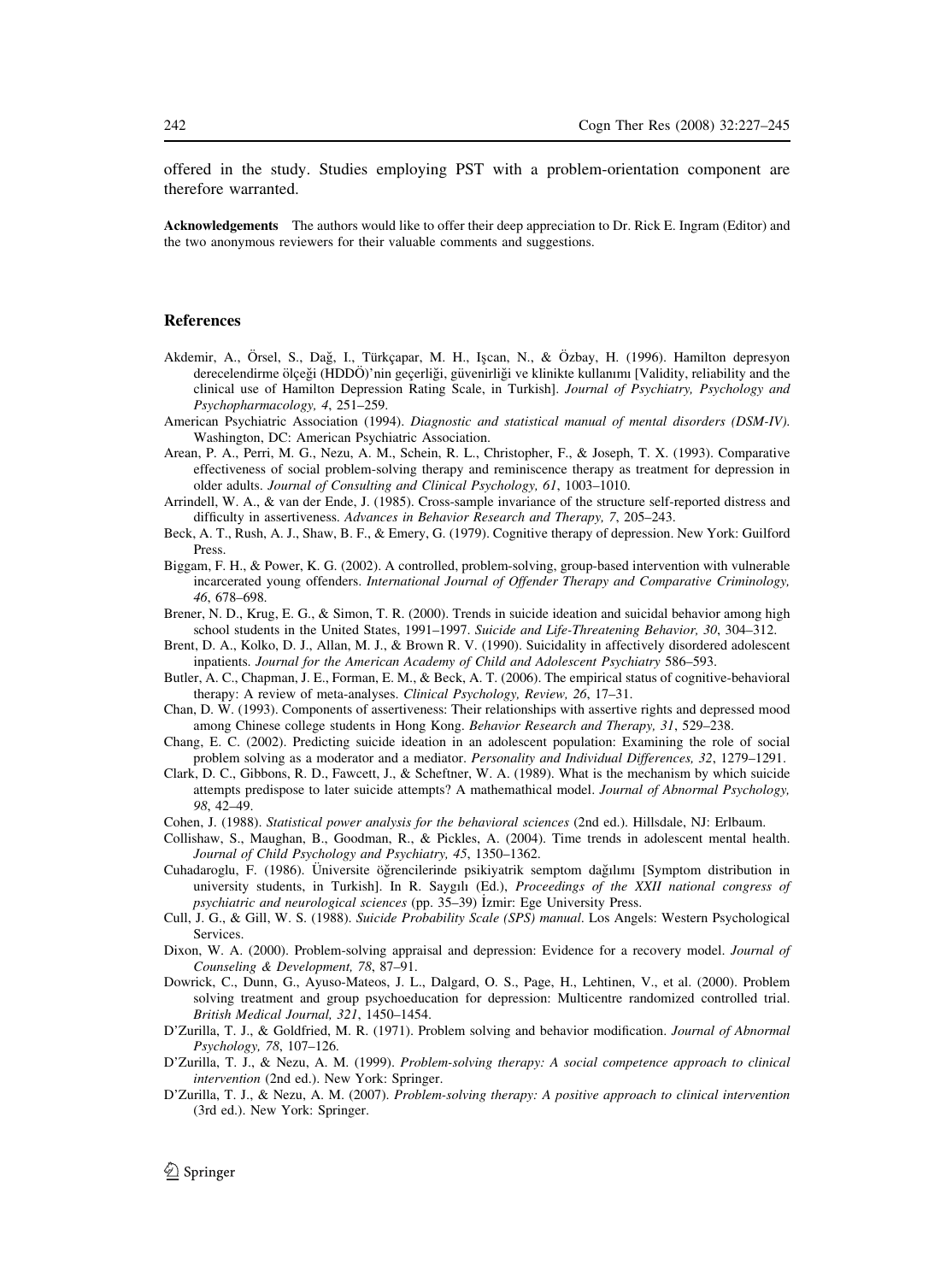- <span id="page-16-0"></span>Eskin, M. (1993). Reliability of the Turkish version of the perceived social support from friends and family scales, scale for interpersonal behavior, and the suicide probability scale. Journal of Clinical Psychology, 49, 515–522.
- Eskin, M. (1995). Suicidal behavior as related to social support and assertiveness among Swedish and Turkish high school students: A cross-cultural investigation. Journal of Clinical Psychology, 51, 158–172.
- Eskin, M. (2003). Self-reported assertiveness in Swedish and Turkish adolescents: A cross-cultural comparison. Scandinavian Journal of Psychology, 44, 7–12.
- Eskin, M., Kaynak-Demir, H., & Demir, S. (2005). Same-sex sexual orientation, childhood sexual abuse, and suicidal behavior in university students in Turkey. Archives of Sexual Behavior, 34, 185–195.
- Evans, E., Hawton, K., Rodham, K., & Deeks, J. (2005). The prevalence of suicidal phenomenon in adolescents: A systematic review of population-based studies. Suicide and Life-Threatening Behavior, 35, 239–250.
- Ferdinand, R. F., Nijs, P. F. A., Lier, P., & Verhults, F. C. (2005). Latent class analysis of anxiety and depressive symptoms in referred adolescents. Journal of Affective Disorders, 88, 299–306.
- Feske, U., & Chambless, D. L. (1995). Cognitive versus exposure only treatment for social phobia: A meta analysis. Behavior Therapy, 26, 695–720.
- First, M. B., Spitzer, R. L., Gibbon, M., & Williams, J. B. W. (1997). Structured Clinical Interview for DSM-IV Axis I Disorders (SCID-I), clinical version [Turkish translation by A. Çorapçıoğlu]. Ankara: Hekimler Yavın Birliği.
- Frank, E., Prien, R. F., Jarrett, R. B., Keller, M. B., Kupfer, D. J., Lavori, P. W., et al. (1991). Conceptualization and rationale for consensus definitions of terms in major depressive disorder. Remission, recovery, relapse, and recurrence. Archives of General Psychiatry, 48, 851–855.
- Franko, D. L., Striegel-Moore, R. H., Thompson, D., Schreiber, G. B., & Daniels, S. R. (2005). Does adolescent depression predict obesity in black and white young adult women? Psychological Medicine, 35, 1505– 1513.
- Gath, D., & Mynors-Wallis, L. (2000). Problem-solving treatment in primary care. In D. M. Clark & C. G. Fairburn (Eds.), Science and practice of cognitive behaviour therapy (pp. 415–431). Oxford: Oxford University Press.
- Gröholt, B., Ekeberg, Ö., Wichström, L., & Haldorsen, T. (2000). Young suicide attempters: A comparison between a clinical and an epidemiological sample. Journal of the American Academy of Child and Adolescent Psychiatry, 39, 868–875.
- Guillon, M. S., Crocq, M. A., & Bailey, P. E. (2003). The relationship between self-esteem and psychiatric disorders in adolescents. European Psychiatry 59–62.
- Hamilton, H. (1960). A rating scale for depression. Journal of Neurological and Neurosurgical Psychiatry, 33, 56–62.
- Hamrin, V., & Pachler, M. C. (2005). Child and adolescent depression: Review of the latest evidence-based treatments. Journal of Psychosocial Nursing & Mental Health Services, 43, 54–63.
- Heppner, P. P., Neal, G. W., & Larson, L. M. (1984). Problem-solving training as prevention with college students. The Personnel and Guidance Journal, 62, 514–519.
- Heppner, P. P., & Petersen, C. H. (1982). The development and implications of a personal problem solving inventory. Journal of Counseling Psychology, 29, 66–75.
- Hisli, N. (1988). Beck Depresyon Envanteri'nin geçerliği üzerine bir çalışma [A study on the validity of Beck Depression Inventory, in Turkish]. Turkish Journal of Psychology, 7, 3–13.
- Johnson, G. R., Krug, E. G., & Potter, L. B. (2000). Suicide among adolescents and young adults: A crossnational comparison of 34 countries. Suicide and Life-Threatening Behavior, 30, 74–82.
- Joiner, T. E., Rudd, M. D., Rouleau, M. R., & Wagner, K. D. (2000). Parameters of suicidal crises vary as a function of previous suicide attempts in youth inpatients. Journal of the American Academy of Child and Adolescent Psychiatry, 39, 876–880.
- Kazdin, A. E., & Nock, M. K. (2003). Delineating mechanisms of change in child and adolescent therapy: Methodological issues and research recommendations. Journal of Child Psychology and Psychiatry, 44, 1116–1129.
- Kim, H. Y. (2003). Correlation of mental health problems with psychological constructs in adolescence: Final results from a 2-year study. International Journal of Nursing Studies, 40, 115–124.
- Kisch, J., Leino, V., & Silverman, M. M. (2005). Aspects of suicidal behavior, depression, and treatment in college students: Results from the Spring 2000 National College Health Assessment Survey. Suicide and Life-Threatening Behavior, 35, 3–13.
- Landazabal, M. G. (2006). Psychopathological symptoms, social skills, and personality traits: A study with adolescents. Spanish Journal Psychology, 9, 182–192.
- Lerner, M. S., & Clum, G. A. (1990). Treatment of suicide ideators: A problem-solving approach. Behavior Therapy, 21, 403–411.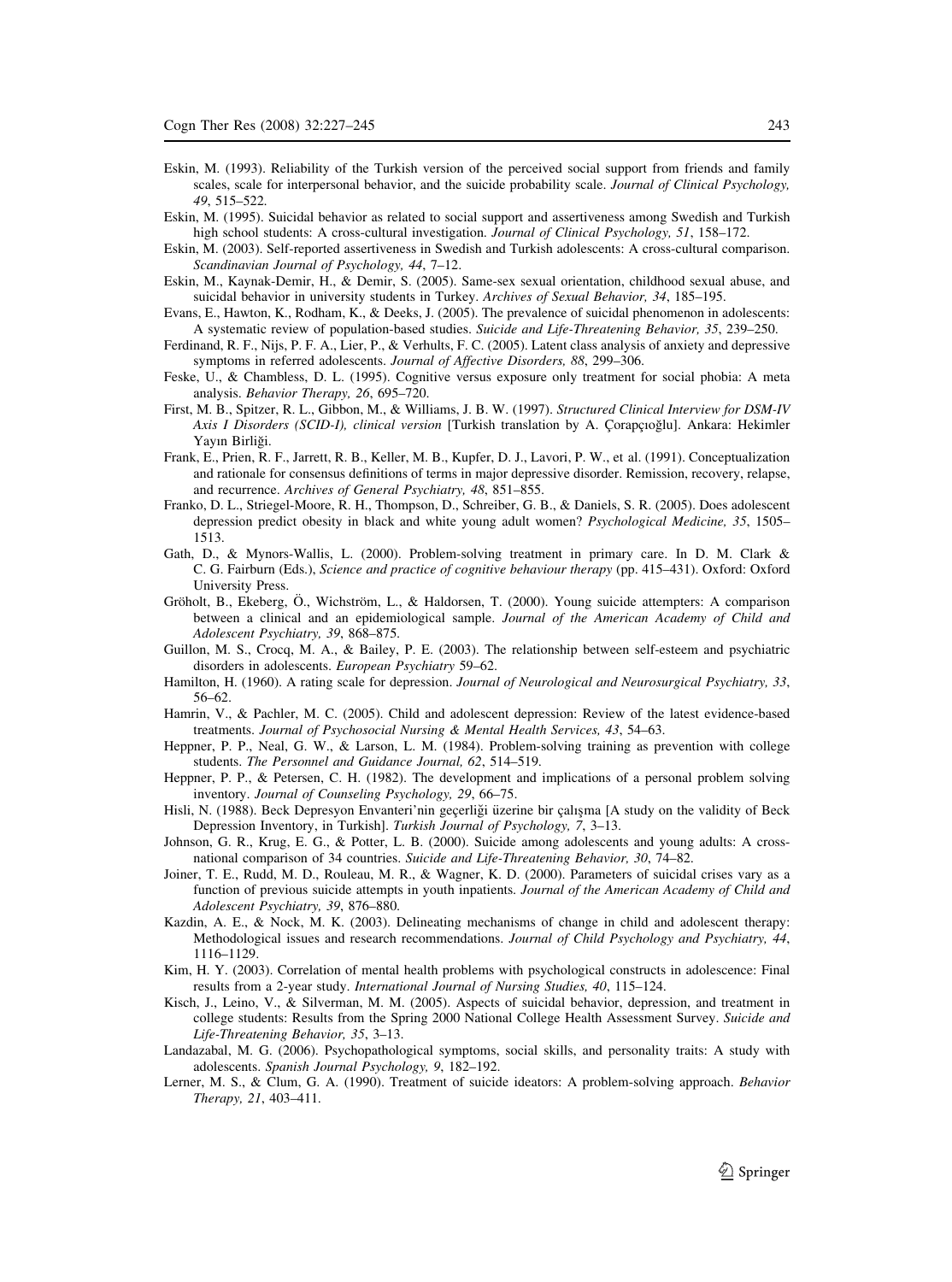- <span id="page-17-0"></span>Levenson, M., & Neuringer, C. (1971). Problem-solving behavior in suicidal adolescents. Journal of Consulting and Clinical Psychology, 37, 433–436.
- Lewinsohn, P. M., Rohde, P., & Seeley J. R. (1994). Psychosocial risk factors for future adolescent suicide attempts. Journal of Consulting and Clinical Psychology, 62, 297–305.
- Lewinsohn, P. M., Rohde, P., & Seeley J. R. (1998). Major depressive disorders in older adolescents: Prevalence, risk factors, and clinical implications. Clinical Psychology Review, 18, 765–794.
- Ma, J., Lee, K. V., & Stafford, R. S. (2005). Depression treatment during outpatient visits by U.S. children and adolescents. Journal of Adolescent Health, 37, 434–442.
- MacPhee, A. R., & Andrews, J. J. (2006). Risk factors for depression in early adolescence. Adolescence, 41, 435–466.
- Malouff, J. M., Thorsteinsson, E. B., & Schutte, N. S. (2007). The efficacy of problem-solving therapy in reducing mental and physical health problems: A meta-analysis. Clinical Psychology Review, 27, 46–57.
- Marx, E. M., Williams, J. M. G., & Claridge, G. C. (1992). Depression and social problem solving. Journal of Abnormal Psychology, 101, 78–86.
- McAuliffe, C., Keeley, H. S., & Corcoran, P. (2002). Problem solving and repetition of parasuicide. Behavioural and Cognitive Psychotherapy, 30, 385–397.
- Newman, T. B. (2004). A black-box warning for antidepressants in children? New England Journal of Medicine, 35, 1595–1598.
- Nezu, A. M. (1986). Efficacy of a social problem-solving therapy approach for unipolar depression. Journal of Consulting and Clinical Psychology, 54, 196–202.
- Nezu, A. M., & Perri, M. G. (1989). Social problem-solving therapy for unipolar depression: An initial dismantling investigation. Journal of Consulting and Clinical Psychology, 57, 408–413.
- Nezu, A. M., & Ronan, G. F. (1988). Social problem solving as a moderator of stress-related depressive symptoms: A prospective analysis. Journal of Counseling Psychology, 35, 134–138.
- Pelkonen, M., Marttunen, M., & Aro, H. (2003). Risk for depression: A 6-year follow-up of Finnish adolescents. Journal of Affective Disorders, 77, 41–51.
- Pollock, L. R., & Williams, J. M. G. (2004). Problem-solving in suicide attempters. Psychological Medicine, 34, 163–167.
- Priester, M. J., & Clum, G. A. (1993). Perceived problem-solving ability as a predictor of depression, hopelessness, and suicide ideation in a college population. Journal of Counseling Psychology, 40, 79–85.
- Reinecke, M. A., DuBois, D. L., & Schultz, T. M. (2001). Social problem solving, mood, and suicidality among inpatient adolescents. Cognitive Therapy and Research, 25, 743–756.
- Richmond, T. K., & Rosen, D. S. (2005). The treatment of adolescent depression in the era of the black box warning. Current Opinion in Pediatrics, 17, 466–472.
- Rosenberg, M. (1965). Society and the adolescent self-image. New Jersey: Princeton University Press.
- Rudd, M. D., Joiner, T., & Rajab, M. H. (1996). Relationship among suicide ideators, attempts, and multiple attempters in a young-adult sample. Journal of Abnormal Psychology, 105, 541–550.
- Ryan, N. (2005). Treatment of depression in children and adolescents. The Lancet, 366, 933–940.
- Sadowski, C., & Kelley, M. L. (1993). Social problem solving in suicidal adolescents. Journal of Consulting and Clinical Psychology, 61, 121–127.
- Şahin, N., Şahin, N. H., & Heppner, P. P. (1993). Psychometric properties of the problem solving inventory in a group of Turkish university students. Cognitive Therapy and Research, 17, 379-396.
- Salkovskis, P. M., Atha, C., & Storer, D. (1990). Cognitive-behavioural problem solving in the treatment of patients who repeatedly attempt suicide: A controlled trial. British Journal of Psychiatry, 157, 871–876.
- Schichor, A., Bernstein, B., & King, S. (1994). Self-reported depressive symptoms in inner-city adolescents seeking routine health care. Adolescence, 29, 379–388.
- Schotte, D. E., & Clum, G. A. (1987). Problem-solving skills in suicidal psychiatric patients. Journal of Consulting and Clinical Psychology, 55, 49–54.
- Shaw, B., Vallis, M., & McCabe, S. (1985). The assessment of the severity and symptom patterns in depression. In E. Beckham & W. Leber (Eds.), Handbook of Depression. Homewood, IL: Dorsey Press.
- Sourander, A., Helstelä, L., Haavisto, A., & Bergroth, L. (2001). Suicidal thoughts and attempts among adolescents: A longitudinal 8-year follow-up study. Journal of Affective Disorders, 63, 59–66.
- Speckens, A. E. M., & Hawton, K. (2005). Social problem solving in adolescents with suicidal behavior: A systematic review. Suicide and Life-Threatening Behavior, 35, 365–387.
- Spence, S. H., Sheffield, J. K., & Donovan, C. L. (2003). Preventing adolescent depression: An evaluation of the problem solving for life program. Journal of Consulting and Clinical Psychology, 71, 3–13.
- Steinhausen, H. C., Haslimeier, C., & Winkler-Metzke, C. (2006). The outcome of episodic versus persistent adolescent depression in young adulthood. Journal of Affective Disorders, 96, 49–57.